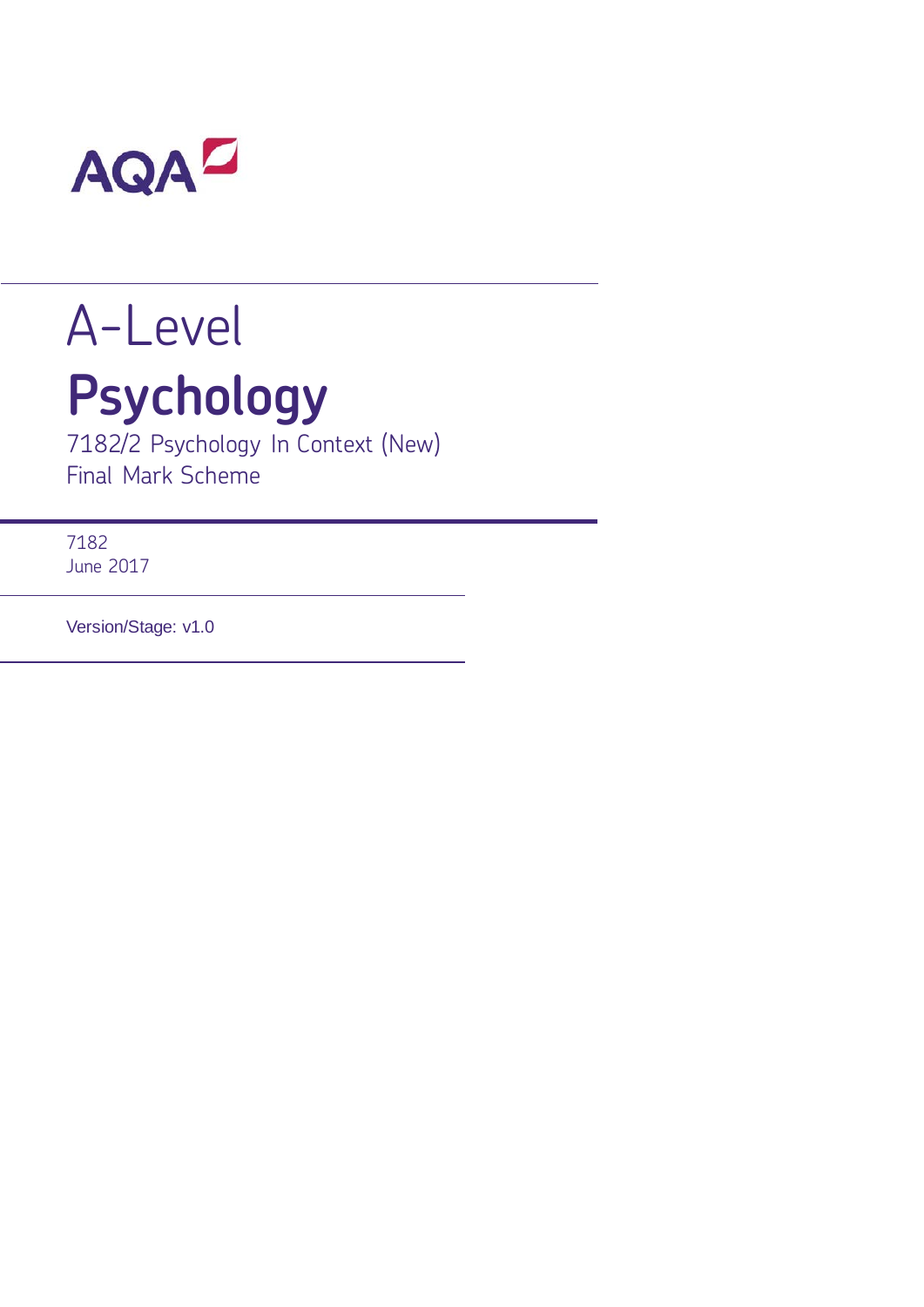Mark schemes are prepared by the Lead Assessment Writer and considered, together with the relevant questions, by a panel of subject teachers. This mark scheme includes any amendments made at the standardisation events which all associates participate in and is the scheme which was used by them in this examination. The standardisation process ensures that the mark scheme covers the students' responses to questions and that every associate understands and applies it in the same correct way. As preparation for standardisation each associate analyses a number of students' scripts. Alternative answers not already covered by the mark scheme are discussed and legislated for. If, after the standardisation process, associates encounter unusual answers which have not been raised they are required to refer these to the Lead Assessment Writer.

It must be stressed that a mark scheme is a working document, in many cases further developed and expanded on the basis of students' reactions to a particular paper. Assumptions about future mark schemes on the basis of one year's document should be avoided; whilst the guiding principles of assessment remain constant, details will change, depending on the content of a particular examination paper.

Further copies of this mark scheme are available from aqa.org.uk

Copyright © 2017 AQA and its licensors. All rights reserved.

AQA retains the copyright on all its publications. How ever, registered schools/colleges for AQA are permitted to copy material from this booklet for their ow n internal use, w ith the following important exception: AQA cannot give permission to schools/colleges to photocopy any material that is acknow ledged to a third party even for internal use w ithin the centre.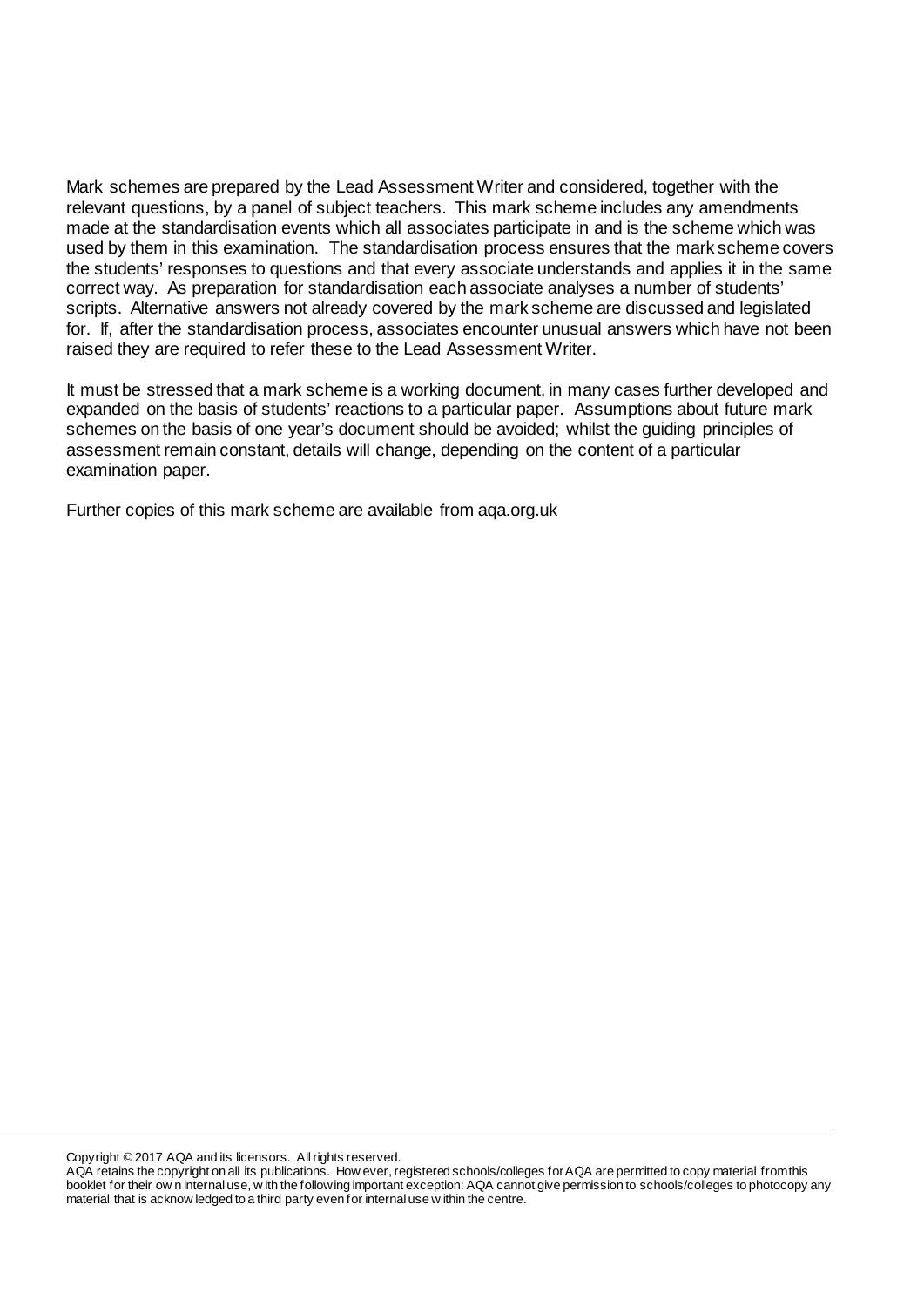### **Level of response marking instructions**

Level of response mark schemes are broken down into levels, each of which has a descriptor. The descriptor for the level shows the average performance for the level. There are marks in each level.

Before you apply the mark scheme to a student's answer read through the answer and annotate it (as instructed) to show the qualities that are being looked for. You can then apply the mark scheme.

### **Step 1 Determine a level**

Start at the lowest level of the mark scheme and use it as a ladder to see whether the answer meets the descriptor for that level. The descriptor for the level indicates the different qualities that might be seen in the student's answer for that level. If it meets the lowest level then go to the next one and decide if it meets this level, and so on, until you have a match between the level descriptor and the answer. With practice and familiarity you will find that for better answers you will be able to quickly skip through the lower levels of the mark scheme.

When assigning a level you should look at the overall quality of the answer and not look to pick holes in small and specific parts of the answer where the student has not performed quite as well as the rest. If the answer covers different aspects of different levels of the mark scheme you should use a best fit approach for defining the level and then use the variability of the response to help decide the mark within the level, ie if the response is predominantly level 3 with a small amount of level 4 material it would be placed in level 3 but be awarded a mark near the top of the level because of the level 4 content.

### **Step 2 Determine a mark**

Once you have assigned a level you need to decide on the mark. The descriptors on how to allocate marks can help with this. The exemplar materials used during standardisation will help. There will be an answer in the standardising materials which will correspond with each level of the mark scheme. This answer will have been awarded a mark by the Lead Examiner. You can compare the student's answer with the example to determine if it is the same standard, better or worse than the example. You can then use this to allocate a mark for the answer based on the Lead Examiner's mark on the example.

You may well need to read back through the answer as you apply the mark scheme to clarify points and assure yourself that the level and the mark are appropriate.

Indicative content in the mark scheme is provided as a guide for examiners. It is not intended to be exhaustive and you must credit other valid points. Students do not have to cover all of the points mentioned in the indicative content to reach the highest level of the mark scheme.

An answer which contains nothing of relevance to the question must be awarded no marks.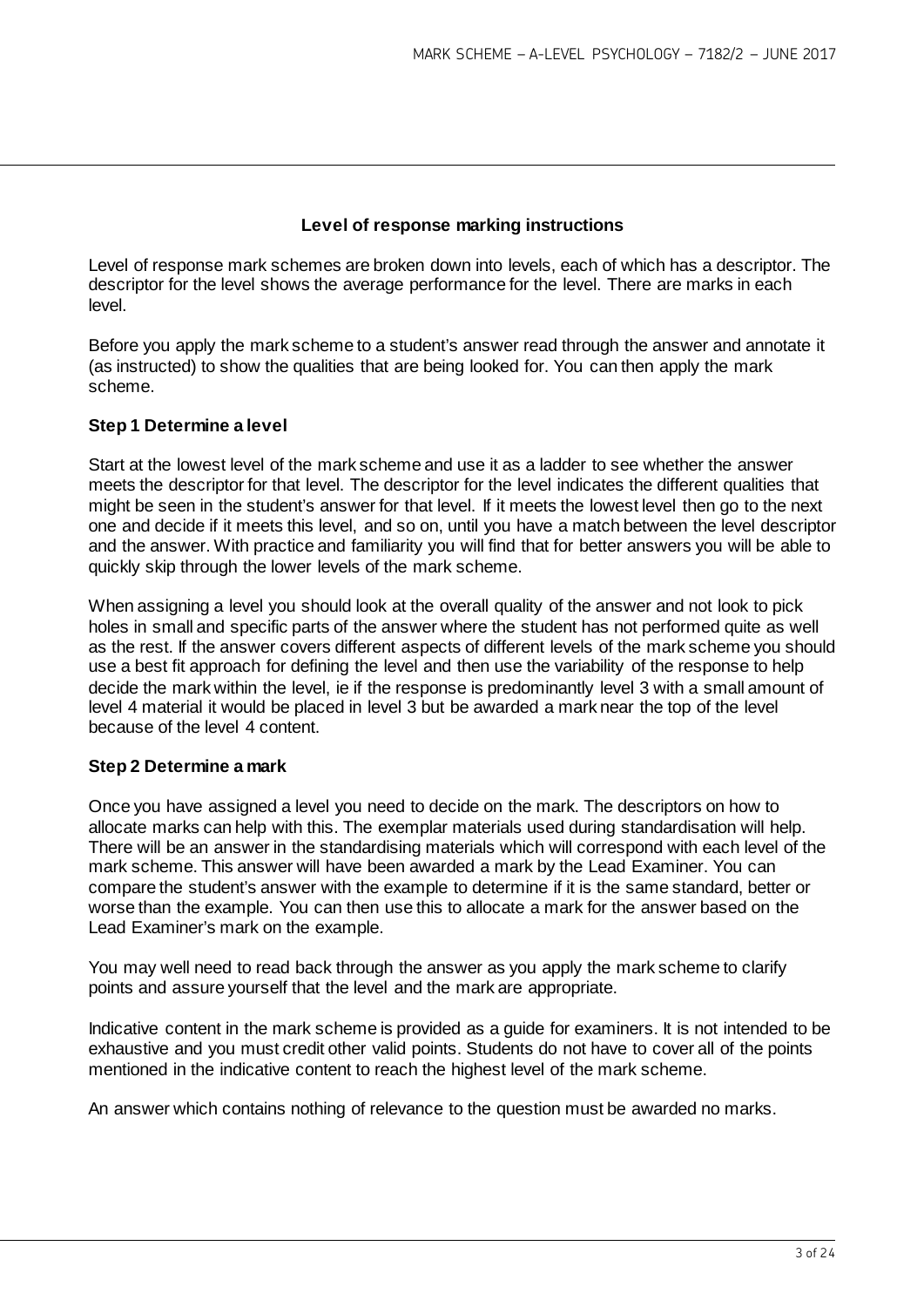# **Section A**

# **Approaches in Psychology**

**0 1 1** Explain why John's genotype will **not** reveal whether he will suffer from Alzheimer's disease.

**[4 marks]**

### **Marks for this question: AO2 = 4**

| Level         | <b>Marks</b> | <b>Description</b>                                                                                                                                                                                                                     |  |
|---------------|--------------|----------------------------------------------------------------------------------------------------------------------------------------------------------------------------------------------------------------------------------------|--|
| $\mathcal{P}$ | $3 - 4$      | Explanation is clear and coherent, showing sound understanding of genotype<br>and phenotype/environmental factor. The material is applied appropriately.<br>There is effective use of terminology.                                     |  |
|               | $1 - 2$      | The explanation shows some understanding of genotype and<br>phenotype/environmental factor. Application is not always appropriate. The<br>answer lacks clarity and coherence. Use of terminology is either absent or<br>inappropriate. |  |
|               | 0            | No relevant content                                                                                                                                                                                                                    |  |

### **Possible content:**

- the genetic test reveals the genotype not the phenotype<br>• John's genotype will only reveal his set of genes (not the
- John's genotype will only reveal his set of genes (not their interaction with the environment)<br>• a genetic test will only reveal if he is predisposed to suffering Alzheimer's disease but will
- a genetic test will only reveal if he is predisposed to suffering Alzheimer's disease but will not reveal whether he will develop/suffer from the disorder
- environmental factors may contribute to the disorder (it depends on an interaction between inherited factors and the environment).

Credit other relevant material.

Note: merely defining genotype and/or phenotype is not creditworthy.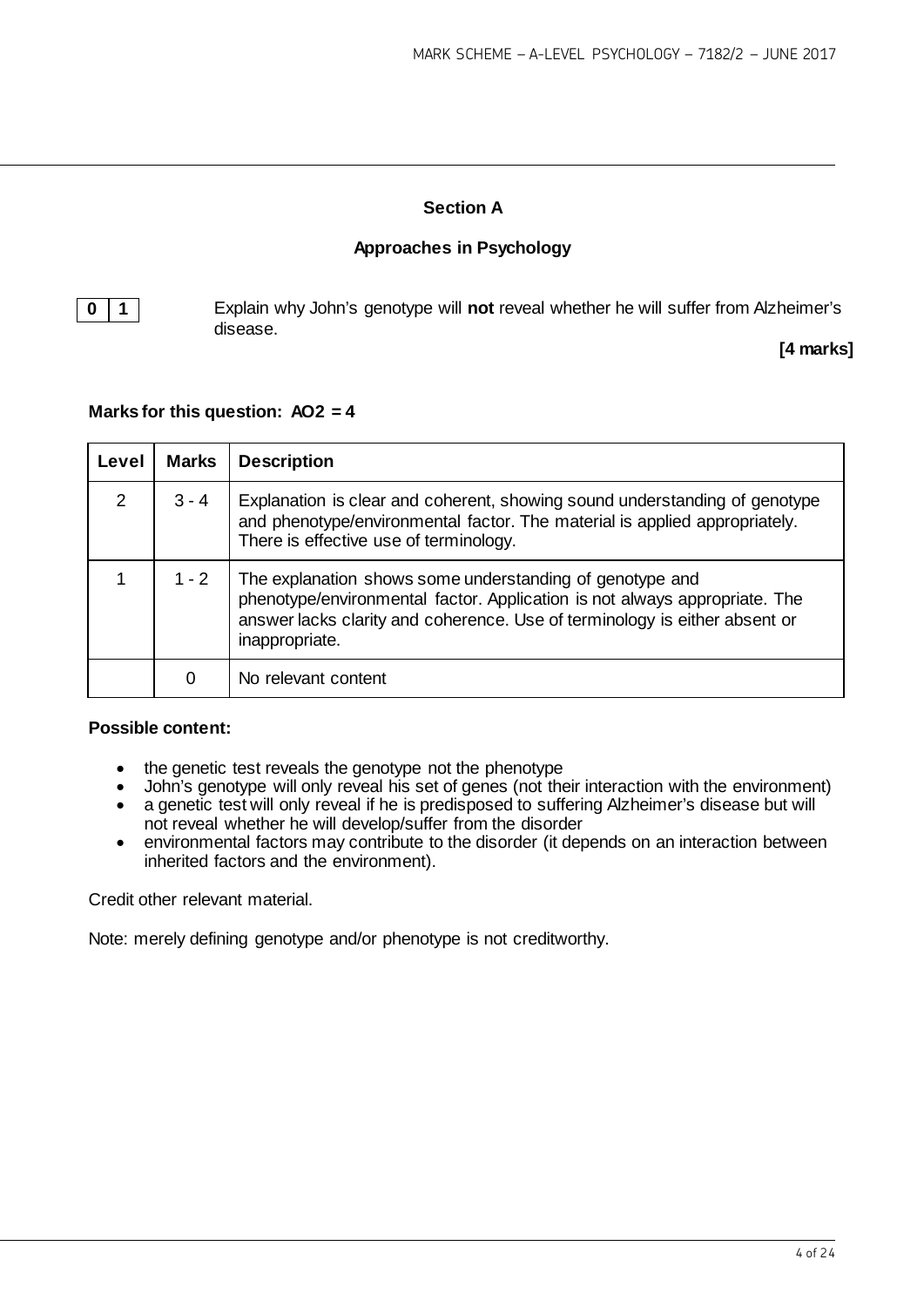**0 2** Describe the structure of the personality according to the psychodynamic approach. **[4 marks]**

# **Marks for this question: AO1 = 4**

| Level         | <b>Marks</b> | <b>Description</b>                                                                                                                                                                                                                                                                                      |  |
|---------------|--------------|---------------------------------------------------------------------------------------------------------------------------------------------------------------------------------------------------------------------------------------------------------------------------------------------------------|--|
| $\mathcal{P}$ | $3 - 4$      | Knowledge of the structure of personality according to the psychodynamic<br>approach is clear and mostly accurate. There is effective use of terminology.                                                                                                                                               |  |
|               | $1 - 2$      | Knowledge of the structure of personality according to the psychodynamic<br>approach is incomplete/partly accurate. For 1 mark there may be very limited<br>knowledge of the structure of personality or all 3 components may be simply<br>named. Use of terminology is either absent or inappropriate. |  |
|               | 0            | No relevant content                                                                                                                                                                                                                                                                                     |  |

# **Possible content:**

- personality is made up of 3 parts; the id, ego and superego. **This point is essential for 4 marks.**
- elaboration regarding the components
	- the id: Focuses on self (selfish), irrational and emotional, deals with feelings and needs, seeks pleasure/hedonistic (reference to 'pleasure principle), formed from birth-18mo, unconscious part of the mind
	- the ego: Rational, balancing the id and superego, reference to 'reality principle', formed between 18mo-3yrs, conscious part of the mind
	- the superego: Reference to 'morality principle', acts as the conscience or moral guide, based on parental and societal values, formed between 3-6yrs, unconscious part of the mind
- elaboration regarding the dynamic nature of the three components
- experience/conflicts in childhood shape the development of the 3 parts affecting how a person behaves
- description of the levels of consciousness

Credit structural descriptions of personality according to other psychodynamic theorists.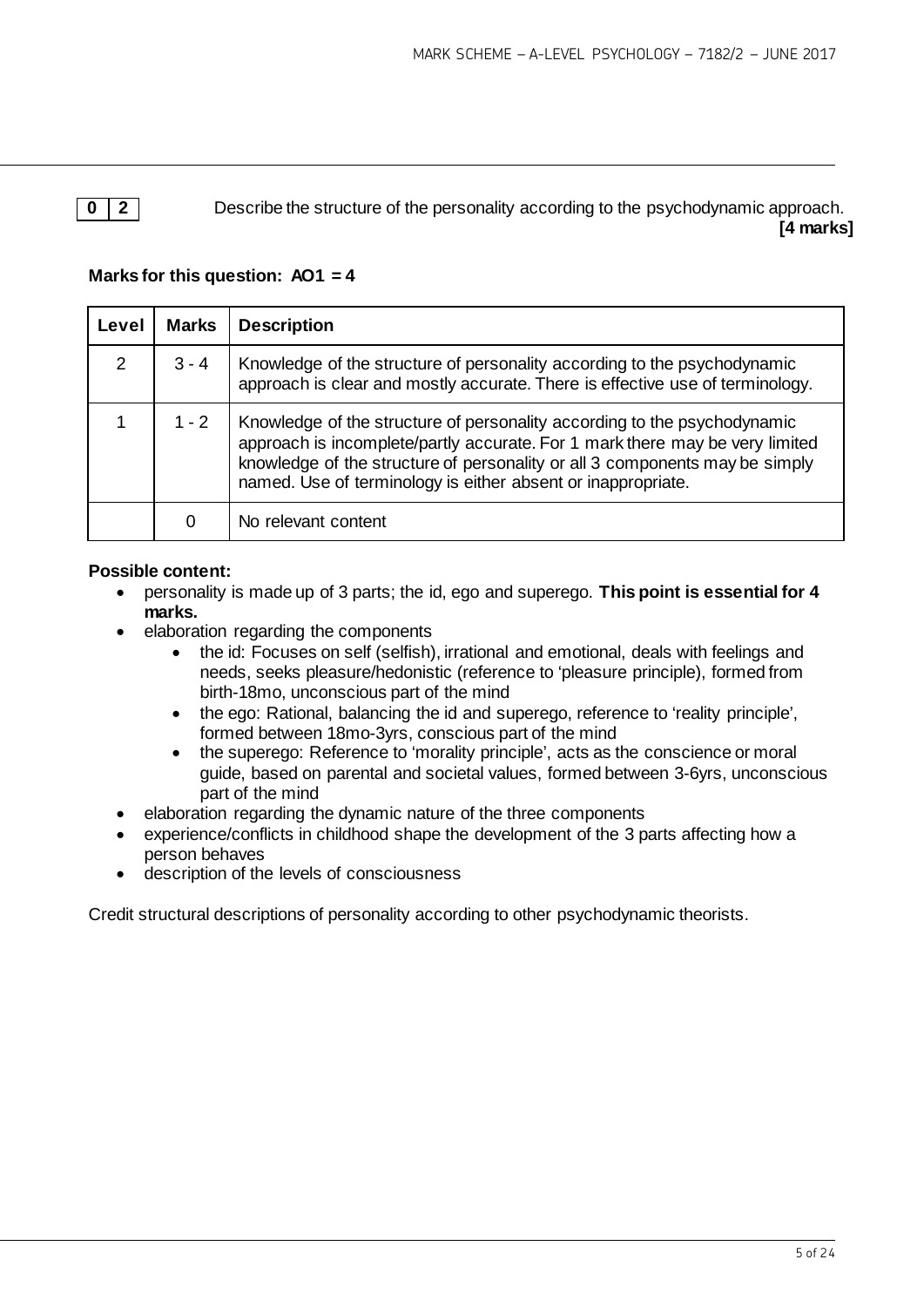**0** | **3** | Cutline and evaluate the humanistic approach. Refer to Tatiana's behaviour in your answer.

# **[16 marks]**

# **Marks for this question: AO1 = 6, AO2 = 4 and AO3 = 6**

| Level          | <b>Marks</b> | <b>Description</b>                                                                                                                                                                                                                                                                                                                              |  |  |  |
|----------------|--------------|-------------------------------------------------------------------------------------------------------------------------------------------------------------------------------------------------------------------------------------------------------------------------------------------------------------------------------------------------|--|--|--|
| 4              | $13 - 16$    | Knowledge of the humanistic approach is accurate and generally well detailed.<br>Application is effective. Evaluation of the humanistic approach is thorough and<br>effective. Minor detail and/or expansion of the argument is sometimes lacking.<br>The answer is clear, coherent and focused. Specialist terminology is used<br>effectively. |  |  |  |
| 3              | $9 - 12$     | Knowledge of the humanistic approach is evident but there are occasional<br>inaccuracies/omissions. Application/evaluation of the humanistic approach is<br>mostly effective. The answer is mostly clear and organised but occasionally<br>lacks focus. Specialist terminology is used appropriately.                                           |  |  |  |
| $\overline{2}$ | $5 - 8$      | Limited knowledge of the humanistic approach is present. Focus is mainly on<br>description. Any application is of limited effectiveness. Any evaluation is of<br>limited effectiveness. The answer lacks clarity, accuracy and organisation in<br>places. Specialist terminology is used inappropriately on occasions.                          |  |  |  |
| 1              | $1 - 4$      | Knowledge of the humanistic approach is very limited. Application is limited,<br>poorly focused or absent. Evaluation is limited, poorly focused or absent. The<br>answer as a whole lacks clarity, has many inaccuracies and is poorly<br>organised. Specialist terminology is either absent or inappropriately used.                          |  |  |  |
|                | 0            | No relevant content                                                                                                                                                                                                                                                                                                                             |  |  |  |

### **Possible content:**

- Maslow's hierarchy of needs motivation to achieve progression through the levels
- Rogers' focus on the concept of self and self-acceptance
- Incongruence between self-concept and ideal self leading to negative feelings of self-worth
- person-centred approach to therapy client led
- self-actualisation fulfilling one's potential
- unconditional positive regard rather than setting conditions of worth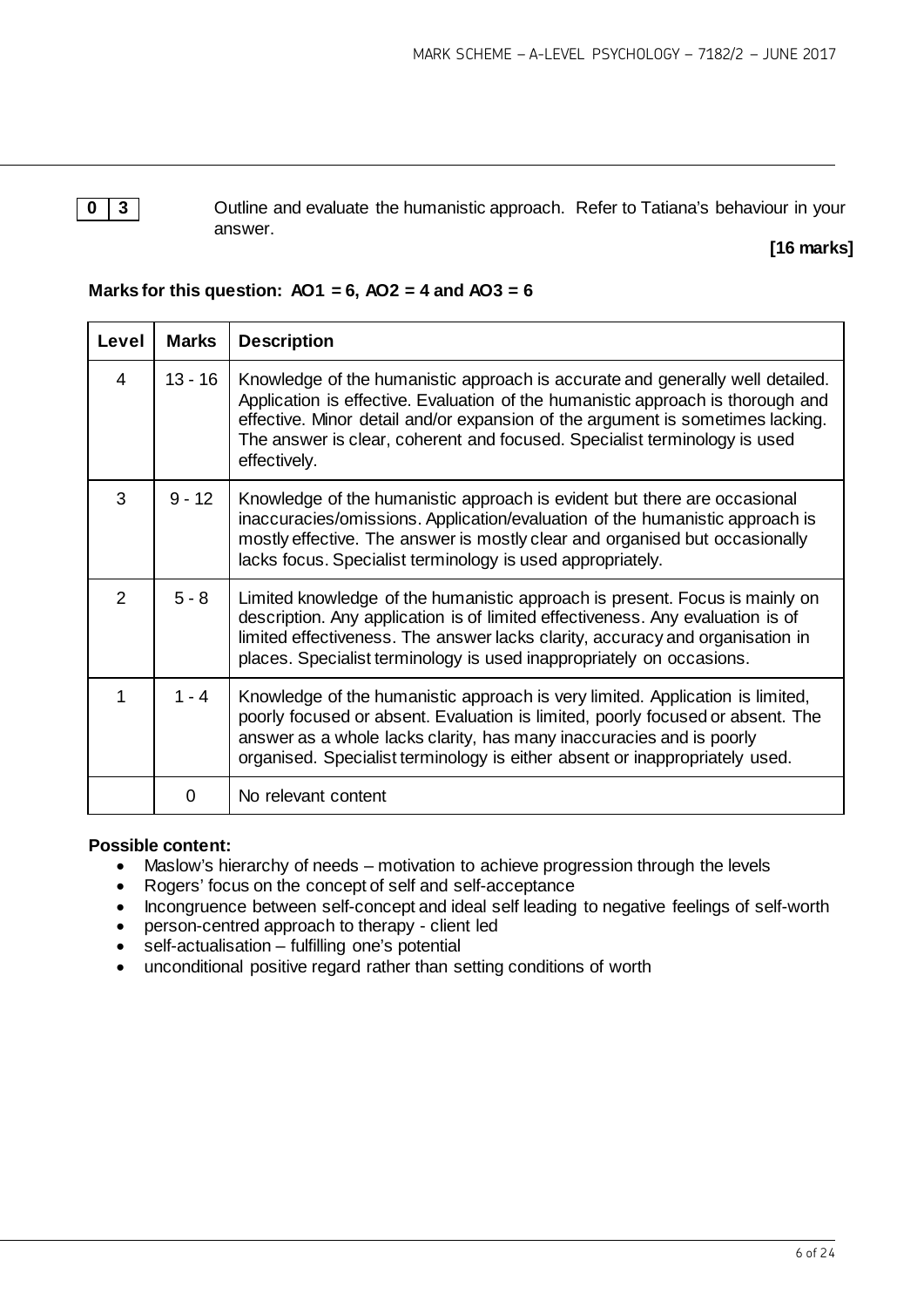### **Possible application:**

- hierarchy of needs: Tatiana requires her mobile phone to meet her safety needs, 'feel safe', love and belonging needs, 'socially isolated without her phone', ' feels good about herself when she receives messages or comments on social media', self-esteem needs, 'low selfesteem'/' feels good about herself when she receives messages or comments'
- self-actualisation 'achievement at school'
- conditions of worth linked to feeling the need to text friends and use social media for acceptance and friendship
- incongruence and negative feelings of self-worth applied to 'low self-esteem'/ 'feels good about herself when she receives messages or comments' and/or anxiety.

### **Possible evaluation:**

- limited application of the humanistic approach due to its abstract concepts
- the humanistic approach is not reductionist which may improve validity
- humanistic approach lacks empirical evidence to support its claims
- consideration of influence eg. counselling, theoretical influence etc.
- discussion regarding whether behaviour is due to free will or environmental factors
- credit use of evidence to discuss the different explanations when made relevant to the stem
- comparison with alternative approaches in terms of evaluation and/or application.

Credit other relevant material.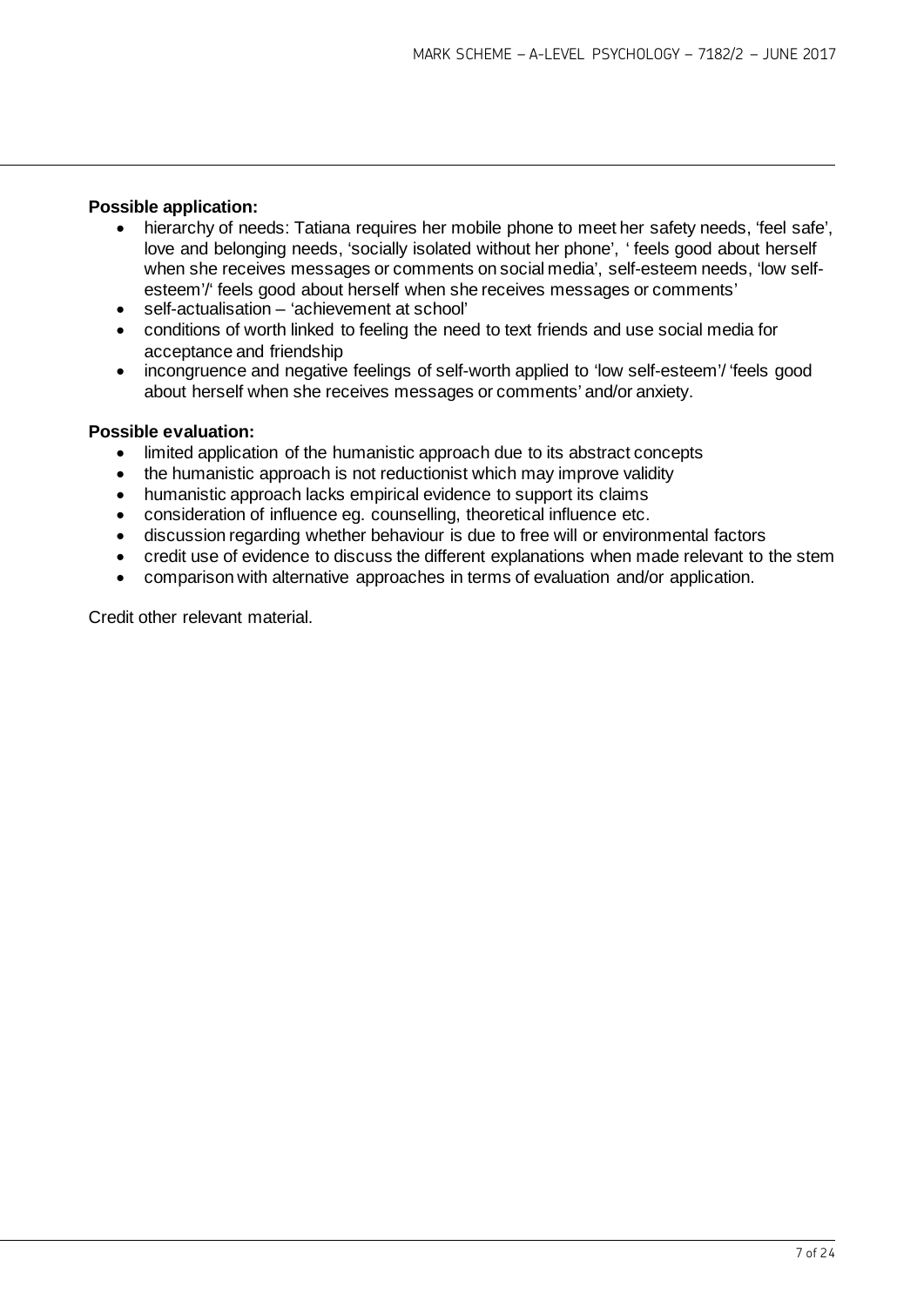# **Section B**

# **Biopsychology**

**0 4 Explain the process of synaptic transmission.** 

**[4 marks]**

# **Marks for this question: AO1 = 4**

| Level | <b>Marks</b> | <b>Description</b>                                                                                                                                   |  |
|-------|--------------|------------------------------------------------------------------------------------------------------------------------------------------------------|--|
| 2     | $3 - 4$      | Knowledge of the process of synaptic transmission is detailed, clear and<br>mostly accurate with use of appropriate scientific terminology.          |  |
|       | $1 - 2$      | Knowledge of the process of synaptic transmission is incomplete/partly<br>accurate. Scientific terminology is either absent or inappropriately used. |  |
|       | 0            | No relevant content                                                                                                                                  |  |

### **Possible content:**

- electrical impulses (action potentials) reach the presynaptic terminal<br>• electrical impulses (action potentials) trigger release of neurotransmi
- electrical impulses (action potentials) trigger release of neurotransmitters (or named example)
- neurotransmitters cross the synapse from vesicles
- neurotransmitters combine with receptors on the postsynaptic membrane
- stimulation of postsynaptic receptors by neurotransmitters result in either excitation (depolarisation) or inhibition (hyperpolarisation) of the postsynaptic membrane.

Credit other relevant material (eg labelled diagram – direction of transmission should be made clear).

Note: for 4 marks explanation must describe the complete process (beginning, middle and end).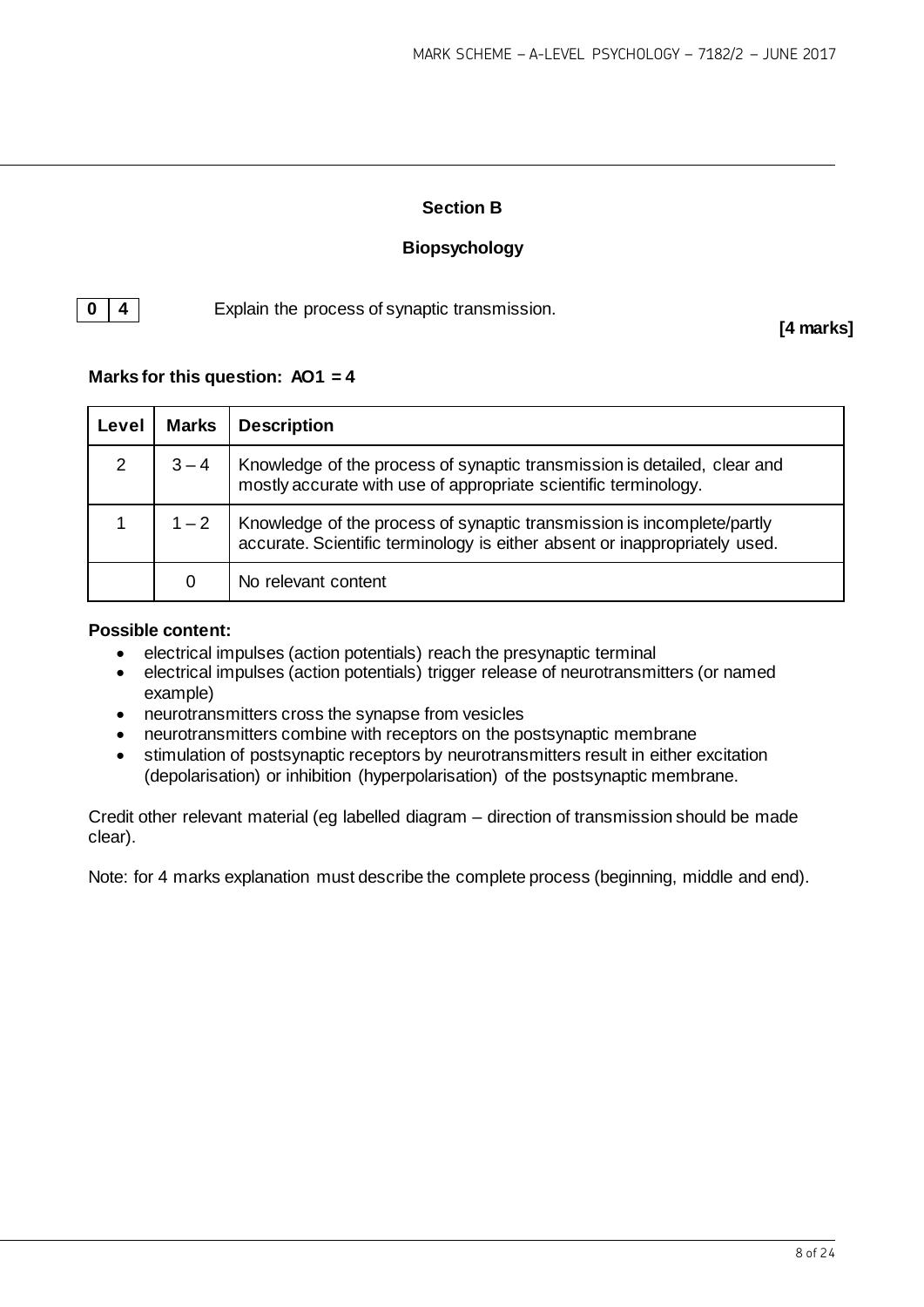**0 5** Using your knowledge of the functions of Broca's area and the motor cortex, describe the problems that Lotta's grandmother is likely to experience.

**[4 marks]**

# **Marks for this question: AO2 = 4**

| Level | <b>Marks</b> | <b>Description</b>                                                                                                                                                                                                           |  |
|-------|--------------|------------------------------------------------------------------------------------------------------------------------------------------------------------------------------------------------------------------------------|--|
| 2     | $3 - 4$      | Knowledge of the functions of Broca's area and the motor cortex is clear and<br>mostly accurate. The material is applied appropriately. The answer is generally<br>coherent with effective use of terminology.               |  |
|       | $1 - 2$      | Some knowledge of the functions of Broca's area and/or the motor cortex is<br>evident. Application is not always appropriate. The answer lacks accuracy and<br>detail. Use of terminology is either absent or inappropriate. |  |
|       | 0            | No relevant content                                                                                                                                                                                                          |  |

### **Possible content:**

- as a consequence of damage to Broca's area, Lotta's grandmother is likely to suffer from language/speech problems (Broca's aphasia)
- it will affect her language production (but not her understanding)
- Lotta's grandmother will only be able to talk in short meaningful sentences which take great effort
- speech lacks fluency/difficulty with certain words which help sentences function (e.g. 'it' and 'the')
- as a consequence of damage to the motor cortex, Lotta's grandmother is likely to suffer from loss of muscle function/paralysis
- motor impairments on the **right** side of the body. **This point is essential for 4 marks.**

Credit other relevant material e.g. description of limited impairment due to bilateral language areas in the brains of left-handed patients

Maximum **2 marks** for answers which only address one area of the brain or do not refer to the stem.

Note: reference to difficulties understanding speech, creating made up words or talking nonsense should **not** be credited as this is referring to damage to Wernicke's area.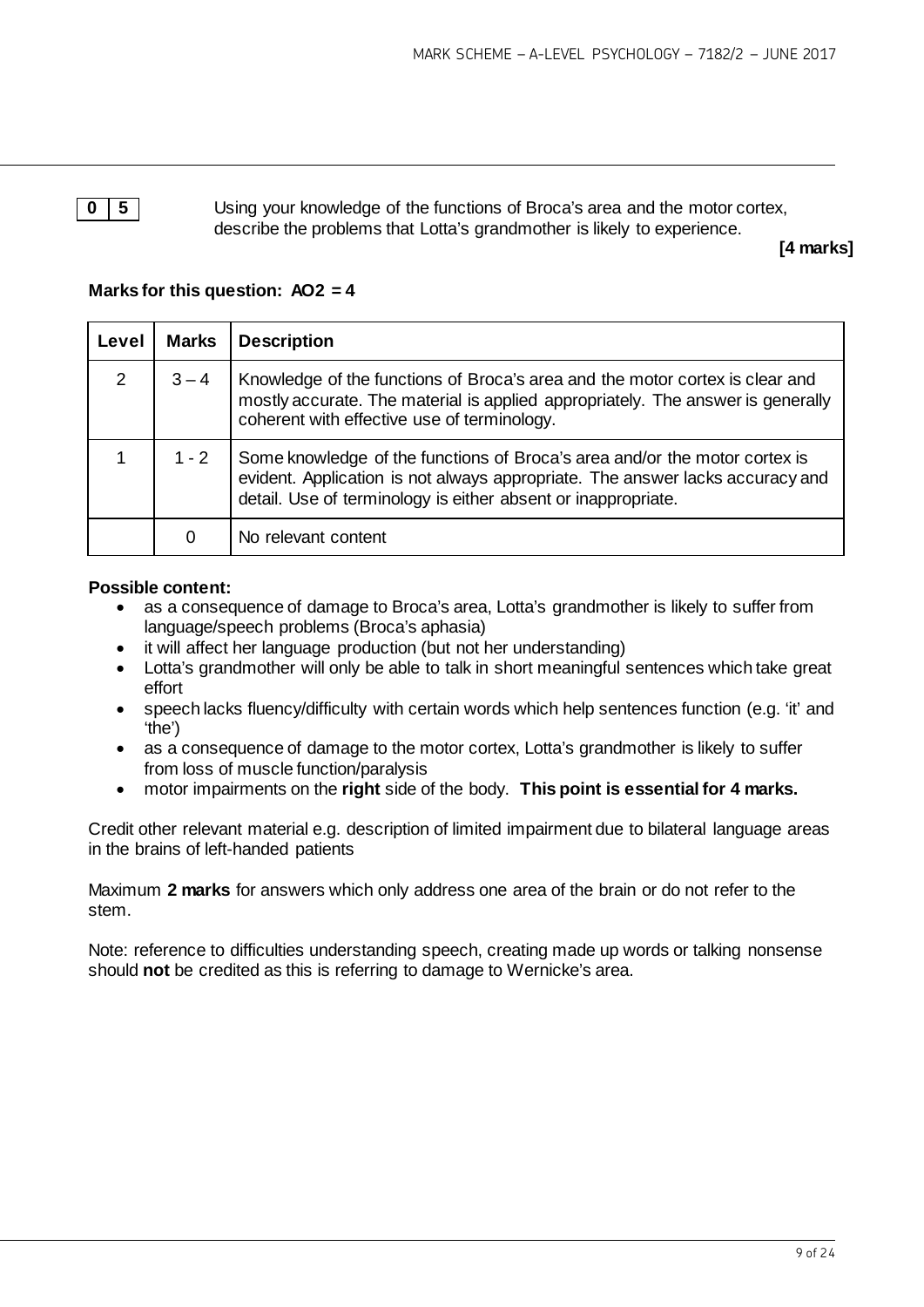**0 6 6** Using your knowledge of plasticity and functional recovery of the brain after trauma, explain why Lotta might be wrong.

# **[4 marks]**

# **Marks for this question: AO2 = 4**

| Level | <b>Marks</b> | <b>Description</b>                                                                                                                                                                                                              |  |
|-------|--------------|---------------------------------------------------------------------------------------------------------------------------------------------------------------------------------------------------------------------------------|--|
| 2     | $3 - 4$      | Knowledge of plasticity/functional recovery of the brain after trauma is clear<br>and mostly accurate. The material is applied appropriately. The answer is<br>generally coherent with effective use of terminology.            |  |
|       | $1 - 2$      | Some knowledge of plasticity/functional recovery of the brain after trauma is<br>evident. Application is not always appropriate. The answer lacks accuracy and<br>detail. Use of terminology is either absent or inappropriate. |  |
|       | 0            | No relevant content                                                                                                                                                                                                             |  |

### **Possible content:**

- Lotta's grandmother might still be capable of functional reorganisation/plasticity
- functional compensation by other undamaged areas
- although she is older her brain might still be able to form new connections (axons and dendrites) between neurons
- neuronal loss may be compensated for by regeneration (axon sprouting)
- denervation supersensitivity to reduce the severity/extent of Lotta's grandmother's impairment
- plasticity allows the brain to cope better with 'indirect' effects of brain damage resulting from inadequate blood supply following a stroke
- references to increased brain stimulation of the opposite hemisphere, physiotherapy, etc to enhance Lotta's grandmother's recovery
- reference to relevant studies on plasticity, eg suggesting women recover quicker than men would be an effective way to illustrate key points, if directly linked to Lotta's grandmother's recovery.

Credit other relevant material.

Note: not all the above are necessary for full marks.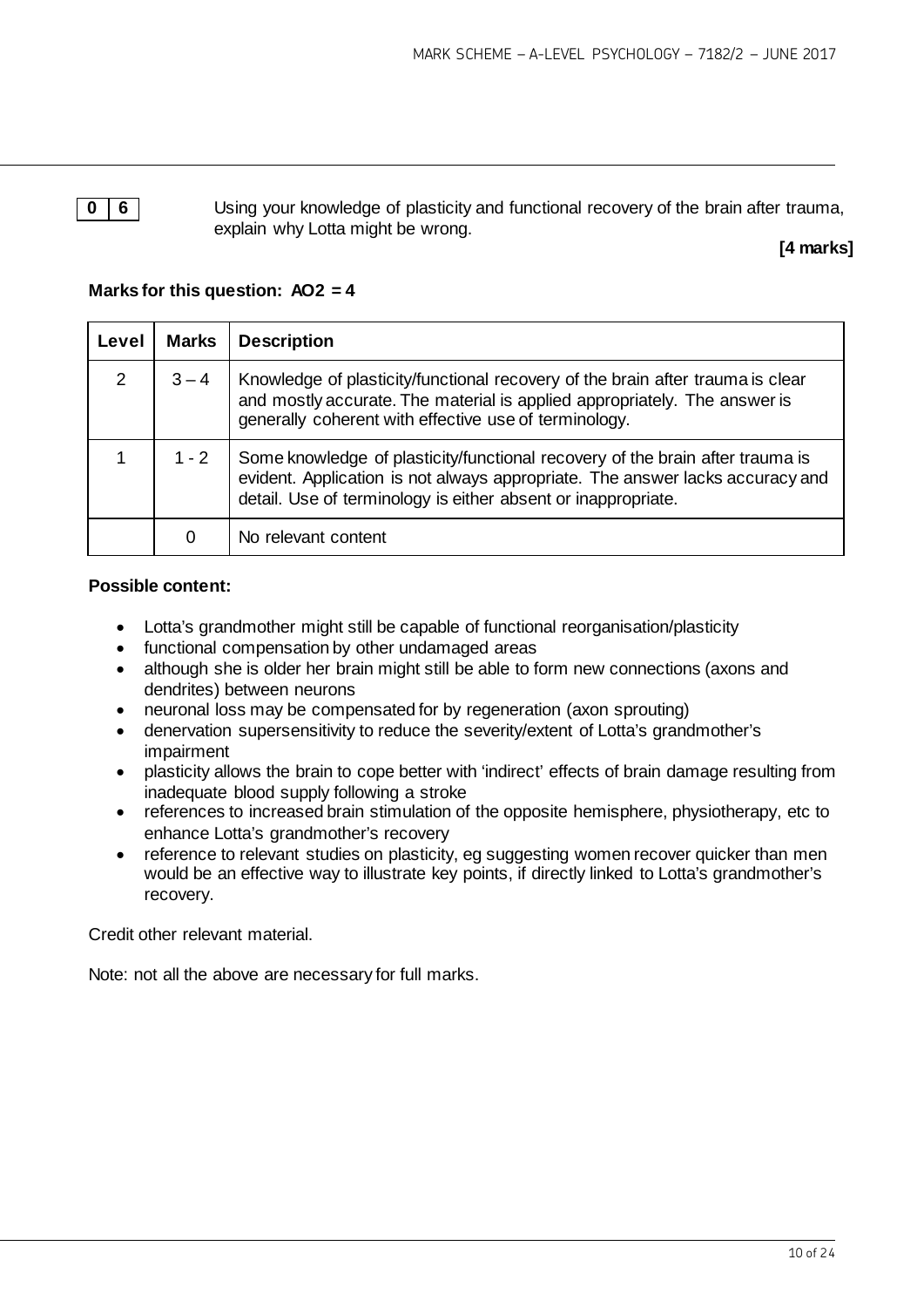**0 7** A researcher wants to investigate the effectiveness of physiotherapy in the recovery of stroke patients with brain damage. Carers of stroke patients will be sent questionnaires to produce quantitative data.

Explain **one** disadvantage of obtaining quantitative data in this study.

**[2 marks]**

### **Marks for this question: AO2 = 2**

**1 mark** for an accurate, relevant disadvantage of quantitative data eg lacks detail (which may decrease validity of findings) etc.

### **Plus**

**1 mark** for clear application regarding the negative impact of using quantitative data in this study (such as rating a patient's improvement).

**0 8** Write **one** question that could be used in the researcher's questionnaire to produce quantitative data and **one** question that could be used in the researcher's questionnaire to produce qualitative data.

**[2 marks]**

### **Marks for this question: AO2 = 2**

**1 mark** for an appropriate question which produces quantitative data, eg 'On average how many hours of physiotherapy does the patient receive per week?'

### **Plus**

**1 mark** for an appropriate question which produces qualitative data, eg 'How does physiotherapy help your patients?'

Note: can accept relevant items that are not phrased as questions, eg describe… or rate….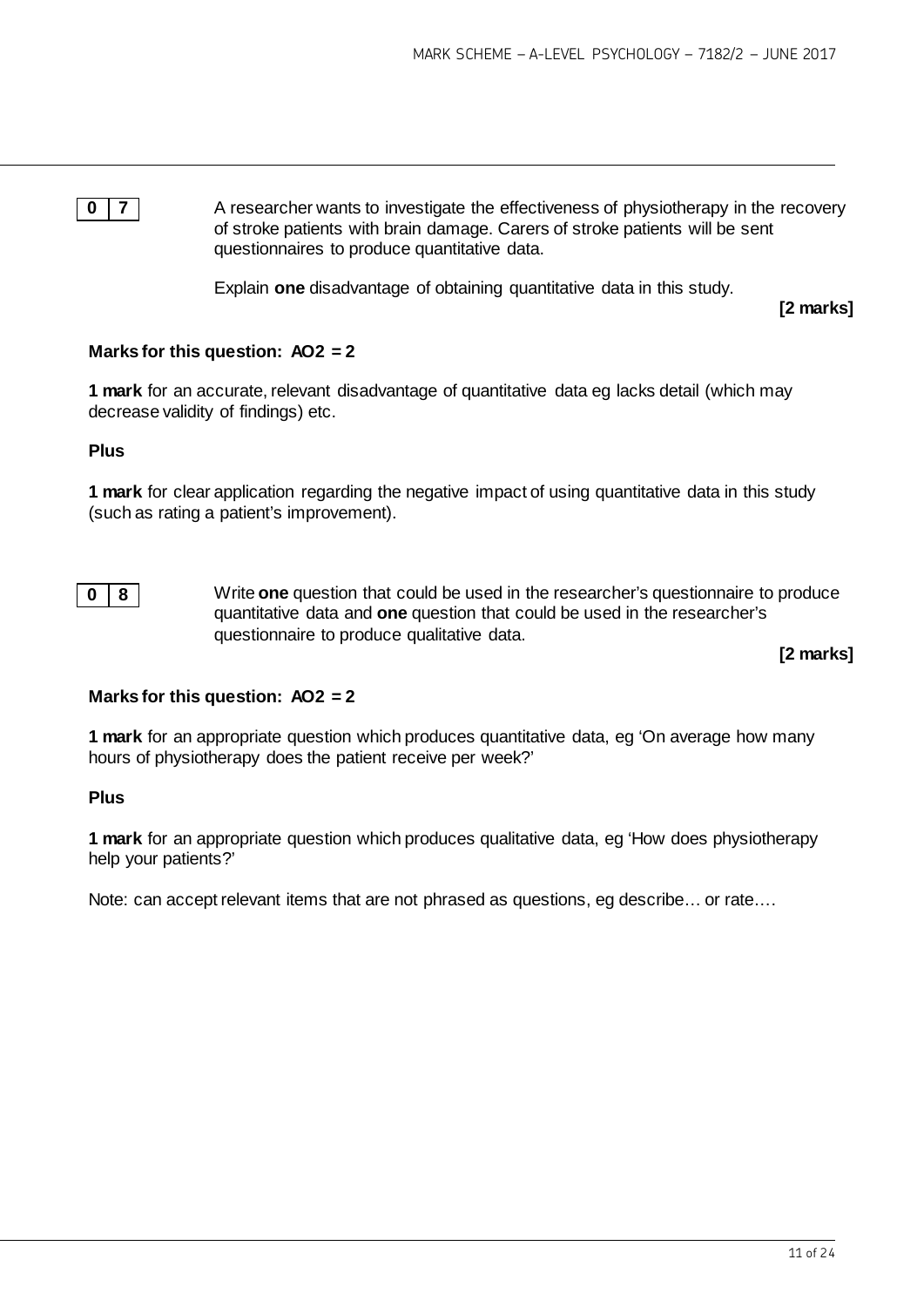**0 9 1** Outline and evaluate **one or more** ways of studying the brain.

**[8 marks]**

# **Marks for this question: AO1 = 3 and AO3 = 5**

| Level | <b>Marks</b> | <b>Description</b>                                                                                                                                                                                                                                                                       |  |
|-------|--------------|------------------------------------------------------------------------------------------------------------------------------------------------------------------------------------------------------------------------------------------------------------------------------------------|--|
| 4     | $7 - 8$      | Knowledge of one or more ways of studying the brain is accurate with some<br>detail. Evaluation is thorough and effective. Minor detail and/or expansion of<br>argument is sometimes lacking. The answer is clear, coherent and focused.<br>Specialist terminology is used effectively.  |  |
| 3     | $5 - 6$      | Knowledge of one or more ways of studying the brain is evident but there are<br>occasional inaccuracies/omissions. Evaluation is mostly effective. The answer<br>is mostly clear and organised but occasionally lacks focus. Specialist<br>terminology is used appropriately.            |  |
| 2     | $3 - 4$      | Limited knowledge of one or more ways of studying the brain is present. Focus<br>is mainly on description. Any evaluation is of limited effectiveness. The answer<br>lacks clarity, accuracy and organisation in places. Specialist terminology is<br>used inappropriately on occasions. |  |
| 1     | $1 - 2$      | Knowledge of one or more ways of studying the brain is very limited.<br>Evaluation is limited, poorly focused or absent. The answer as a whole lacks<br>clarity, has many inaccuracies and is poorly organised. Specialist terminology<br>is either absent or inappropriately used.      |  |
|       | $\Omega$     | No relevant content                                                                                                                                                                                                                                                                      |  |

# **Possible content:**

Candidates are most likely to describe the techniques described on the specification (outlined below) but examiners should be aware of other methods candidates may use such as lesion studies or CAT/PET scans.

- fMRI Uses magnetic field and radio waves to monitor blood flow; it measures the change in the energy released by haemoglobin, reflecting activity of the brain (oxygen consumption) to give a moving picture of the brain; activity in regions of interest can be compared during a base line task and during a specific activity
- EEGs electrodes are put on the scalp and detect neuronal activity directly below where they are placed; differing numbers of electrodes can be used depending on focus of the research
- ERPs electrodes are put on the scalp and detect neuronal activity (directly below where they are placed) in response to a stimulus introduced by the researcher
- post-mortem examinations brain is examined after death to try and correlate structural abnormalities/damage to behaviour.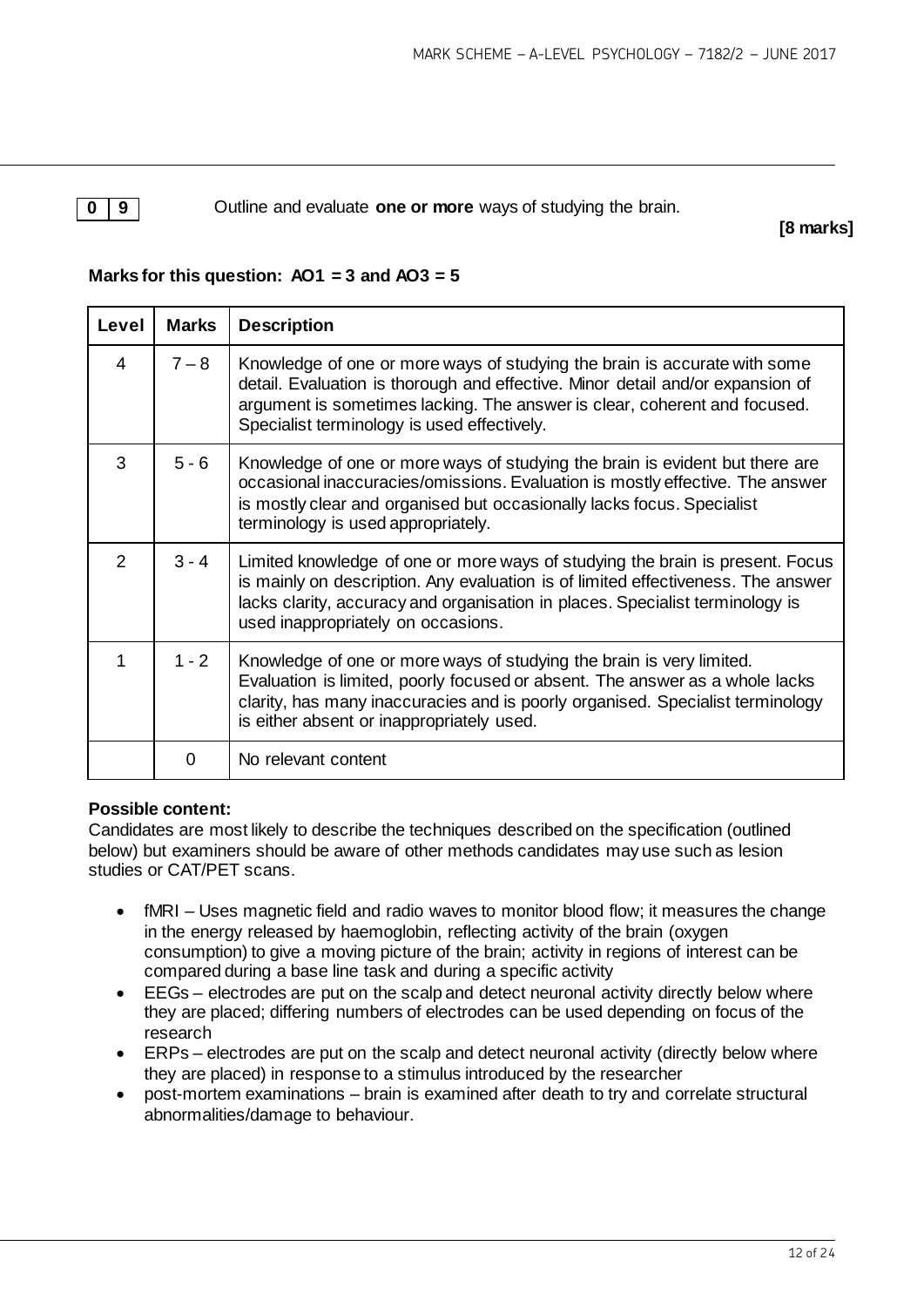### **Possible evaluation:**

- fMRI captures dynamic brain activity as opposed to MRI/post-mortem examinations which purely show physiology
- interpretation of fMRI is complex and is affected by temporal resolution, biased interpretation and by the baseline task used
- fMRI research is expensive leading to reduced sample sizes which negatively impact the validity of the research
- EEGs and ERPs are cheaper so can be more widely used in research
- EEGs and ERPs have poor spatial resolution
- post-mortem examinations may lack validity due to small sample sizes (as special permission needs to be granted) and also due to neuronal changes during and after death
- advantages of investigating brain activity in humans rather than generalising from animal lesion/single electrode recording studies (for validity and ethical reasons)
- comparisons between techniques is an effective source of evaluation marks
- research studies are creditworthy as long as they are effectively used to evaluate the technique(s) described.

Credit other relevant material.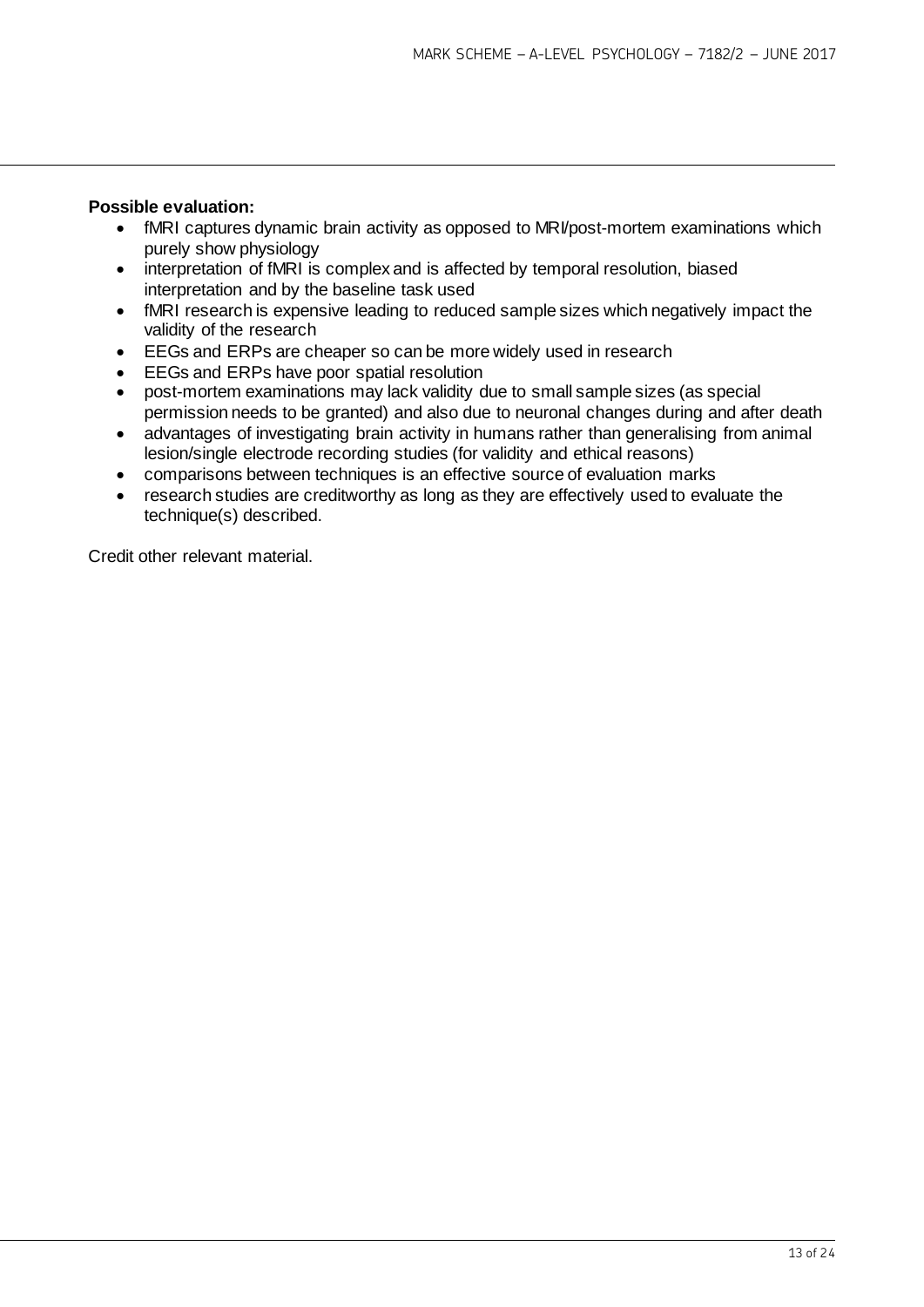# **Section C**

# **Research Methods**

**1 0 IDENTIFY IDENTIFY** the type of experiment used in this study. Shade **one** box only.

- **A** Laboratory
- **B** Natural
- **C** Quasi
- **D** Research

### **Marks for this question: AO2 = 1**

A

**1** 1 **1** Identify the operationalised dependent variable in this study.

**[2 marks]**

**[1 mark]**

### **Marks for this question: AO2 = 2**

**2 marks** for identification of the operationalised dependent variable: running time in seconds/time in seconds taken to run.

**1 mark** for dependent variable not operationalised: time in seconds; running time.

**0 marks** for incorrect reference to speed or to the IV.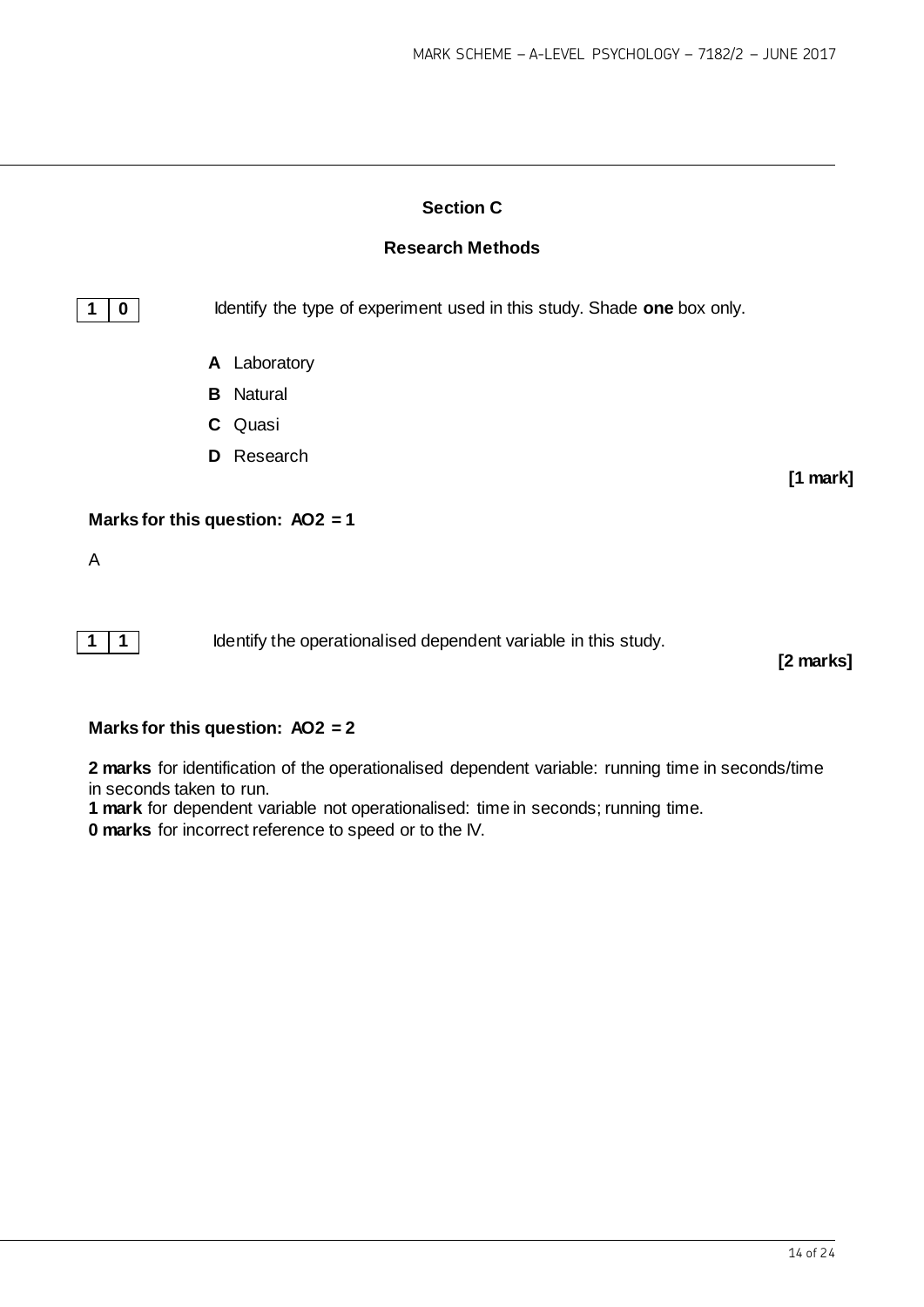**1 2** Explain why a histogram would **not** be an appropriate way of displaying the means shown in **Table 1**.

**[2 marks]**

# **Marks for this question: AO2 = 2**

**1 mark** for explaining **either** you need to have continuous data **or** scores for each participant in order to draw a histogram.

# **Plus**

**1 mark** for identifying that the data represents two separate conditions (with music/without music). Accept categorical/nominal.

Note: credit can be given for two separate conditions if the student explains clearly why this would make a histogram "inappropriate".



**1 3** Name a more appropriate graph to display the means shown in **Table 1**. Suggest appropriate X (horizontal) and Y (vertical) axis labels for your graph choice.

**[3 marks]**

# **Marks for this question: AO3 = 3**

**1 mark** for each bullet point:

- a bar chart
- appropriate X-axis label eg 'With or without music'; 'Auditory Condition', etc.<br>• appropriate Y-axis label eg 'Mean/Average (400m) time in seconds'.
- appropriate Y-axis label eg 'Mean/Average (400m) time in seconds'.

Note: these are independently awarded marks, eg candidates can achieve 2 marks for correctly labelled axes despite an incorrect graph type.

Note: axis labels are interchangeable.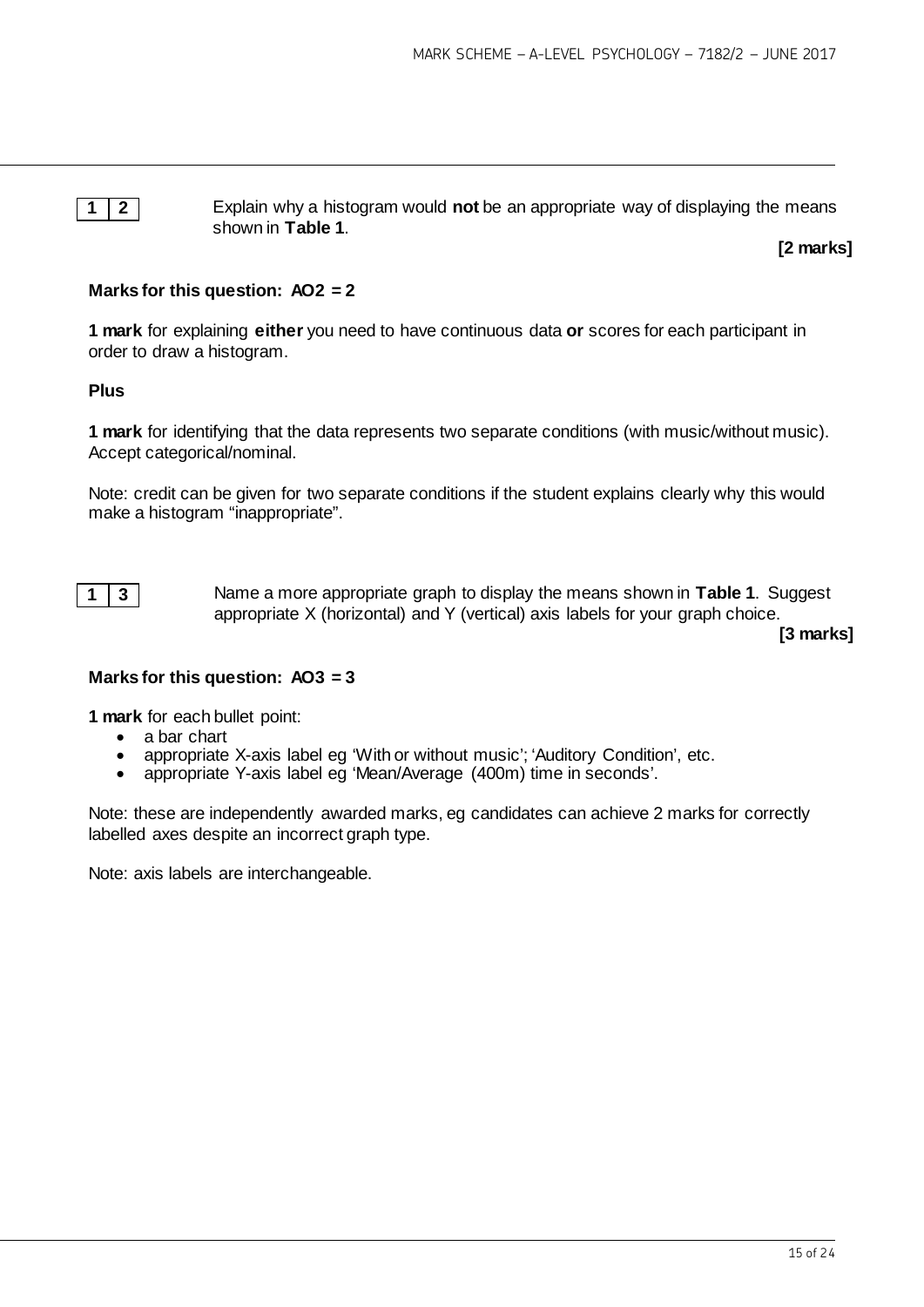**1 4** What do the mean and standard deviation values in **Table 1** suggest about the participants' performances with and without music? Justify your answer.

**[4 marks]**

# **Marks for this question: AO2 = 2 and AO3 = 2**

### **Mean:**

**1 mark** for interpreting what the mean times suggest about the effect of music on the participants' 400m performance - participants run faster with music (take less time to run 400 metres) or participants run more slowly without music (take more time to run 400 metres). Accept alternative wording.

### **Plus**

**1 mark** for an accurate justification about the difference in the mean scores in each condition – mean time is greater in condition A than condition B (or mean time is lower in condition B than condition A).

### **Standard deviation:**

**1 mark** for an accurate comment about what the standard deviations suggest about the spread of scores in each condition – performance is more consistent in condition A than condition B (or performance is less consistent in condition B than condition A). Accept alternative wording.

### **Plus**

**1 mark** for a justification about the difference between the standard deviations in each condition – standard deviation is smaller in condition A than in condition B (or standard deviation is greater in condition B than condition A).

Note: **0 marks** for just stating the data from the table, eg the mean time with music is 117 whereas it is 123 without music.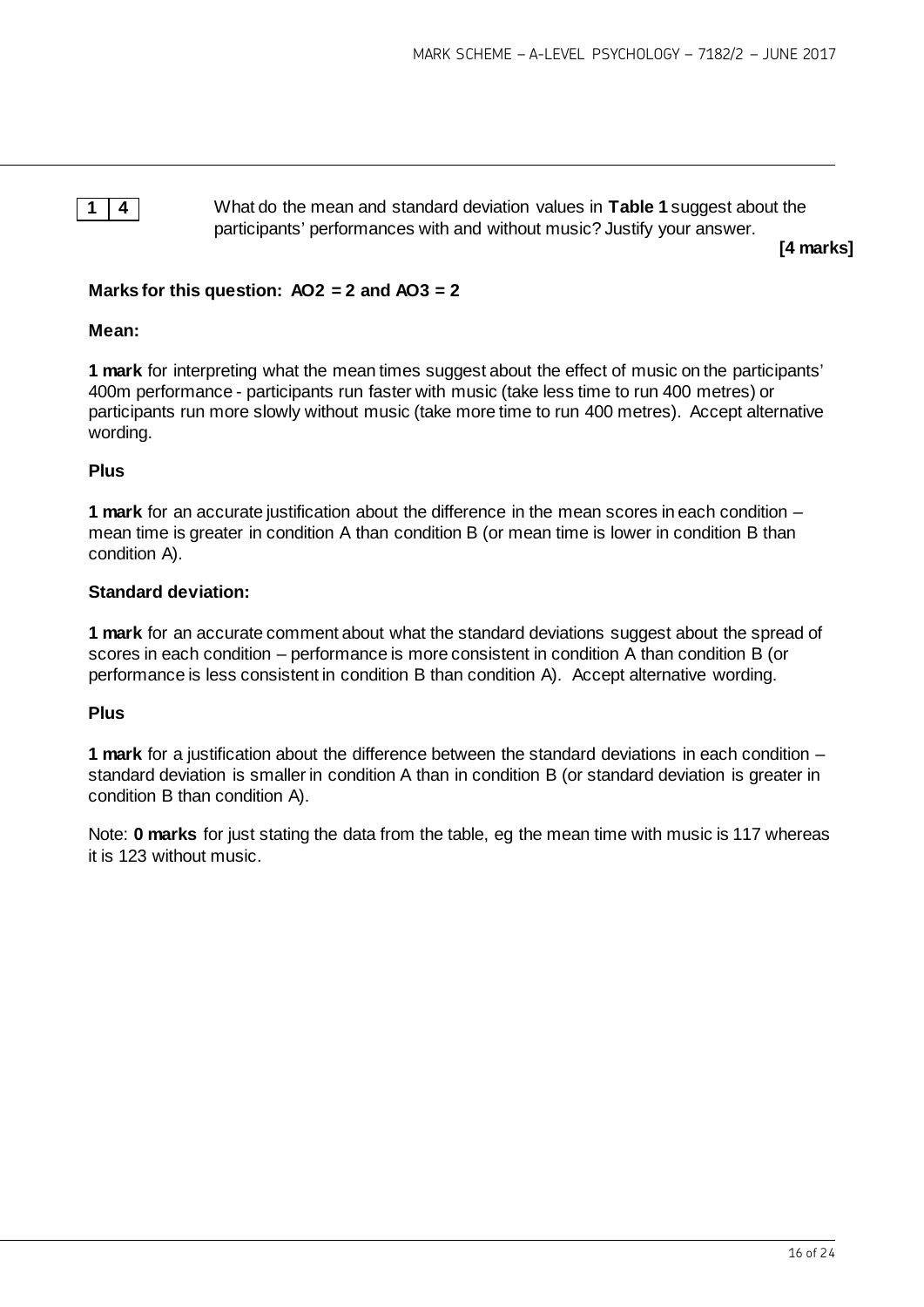**1 5** Calculate the percentage decrease in the mean time it took participants to run 400 metres when listening to music. Show your workings. Give your answer to three significant figures.

**[4 marks]**

# **Marks for this question: AO2 = 4**

Marks are for calculations and/or numerical answer – no need to show unit (%)

**4 marks** for the correct answer given to three significant figures: 4.88 (even if no correct workings are shown).

**3 marks** for correct answer **not** given to three significant figures eg 4.878 or 4.9.

**2 marks** if incorrect answer is provided even if all working is correct.

**1 mark** if incorrect answer and workings are partially correct eg one or two of the correct steps.

**0 marks** if the incorrect answer is given to three significant figures.

Correct workings:  $123 - 117 = 6$  $6 \div 123 = 0.048780$  $0.048780 \times 100 = 4.878$ Answer  $= 4.88$ 

Note: alternative methods used for working may be creditworthy.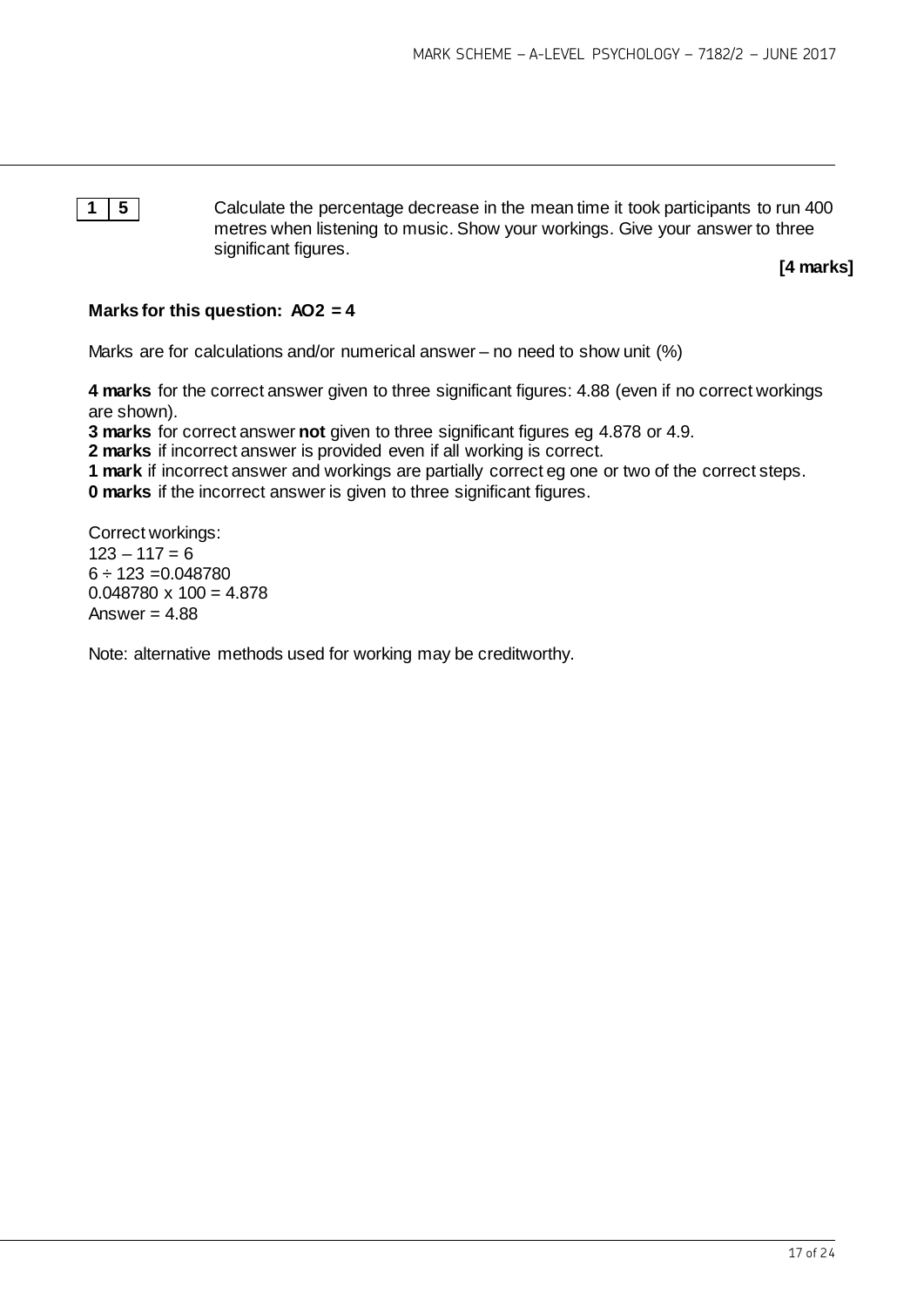**1 6** The researcher used a directional hypothesis and analysed the data using a related ttest. The calculated value of t where degrees of freedom (df) = 9 was 1.4377. He decided to use the 5% level of significance.

> Give **three** reasons why the researcher used a related t-test in this study and, using **Table 2**, explain whether or not the results are significant.

> > **[5 marks]**

# **Marks for this question: AO2 = 5**

**1 mark** for each bullet point:

A t-test is an appropriate choice of test for this data because

- a difference between the two sets of data is predicted
- the data is of interval/ratio level
- a repeated measures design has been used.

Credit other appropriate reasons e.g. reasons related to possible normal distribution, power of the test.

#### **Plus**

**1 mark** for each bullet point:

- the result is not significant (at the 5% level)
- because the calculated value of t (1.4377) is less than the critical/table value of t, which is 1.833 (at 0.05, for a directional hypothesis where df is 9).



**1 7** What is meant by a Type II error? Explain why psychologists normally use the 5% level of significance in their research.

### **[3 marks]**

### **Marks for this question: AO1 = 3**

**2 marks** for a clear and coherent definition of a Type II error.

A Type II error would occur where a real difference in the data is overlooked as it is wrongly accepted as being not significant, accepting the null hypothesis in error (a false negative).

**1 mark** for a limited or incomplete definition of a Type II error.

**Plus**

**1 mark** for a reason for why the 5% level of significance is used in psychological research.

The 5% level is used as it strikes a balance between the risk of making the Type I and II errors (or similar).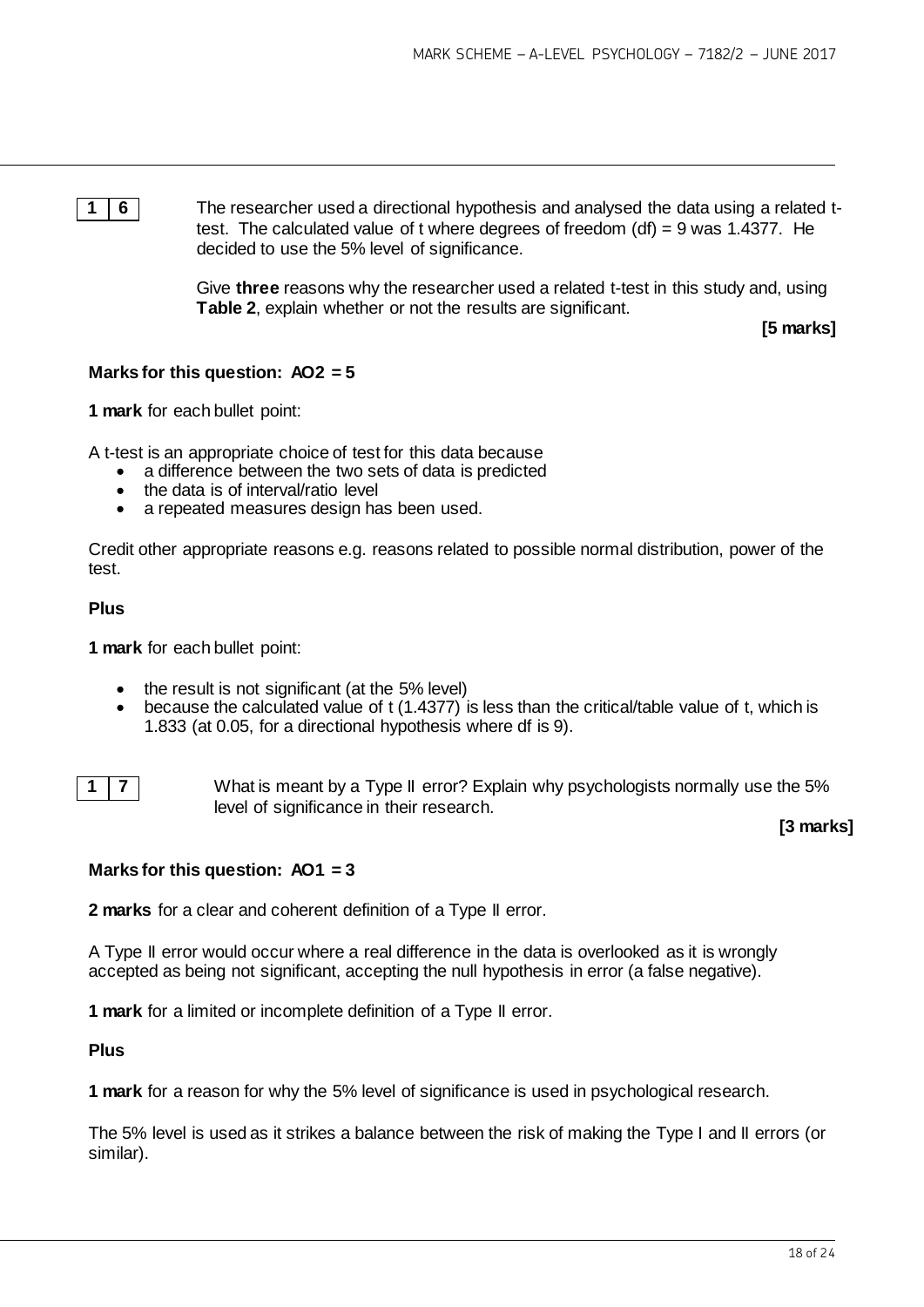**1 8** Identify **one** extraneous variable that could have affected the results of this study. Suggest why it would have been important to control this extraneous variable and how it could have been controlled in this study.

**[3 marks]**

### **Marks for this question: AO2 = 2 and AO3 = 1**

**1 mark** for identification of **one** appropriate extraneous variable eg type/rhythm of music/equipment/environmental variables.

**Note** - participant variables only acceptable if feasibly could have changed in a week eg illness/hydration level/injury/etc.

# **Plus**

**1 mark** for an explanation of why it is important to control their chosen variable in the context of this study ie the impact on the DV.

### **Plus**

**1 mark** for how the stated variable could be controlled.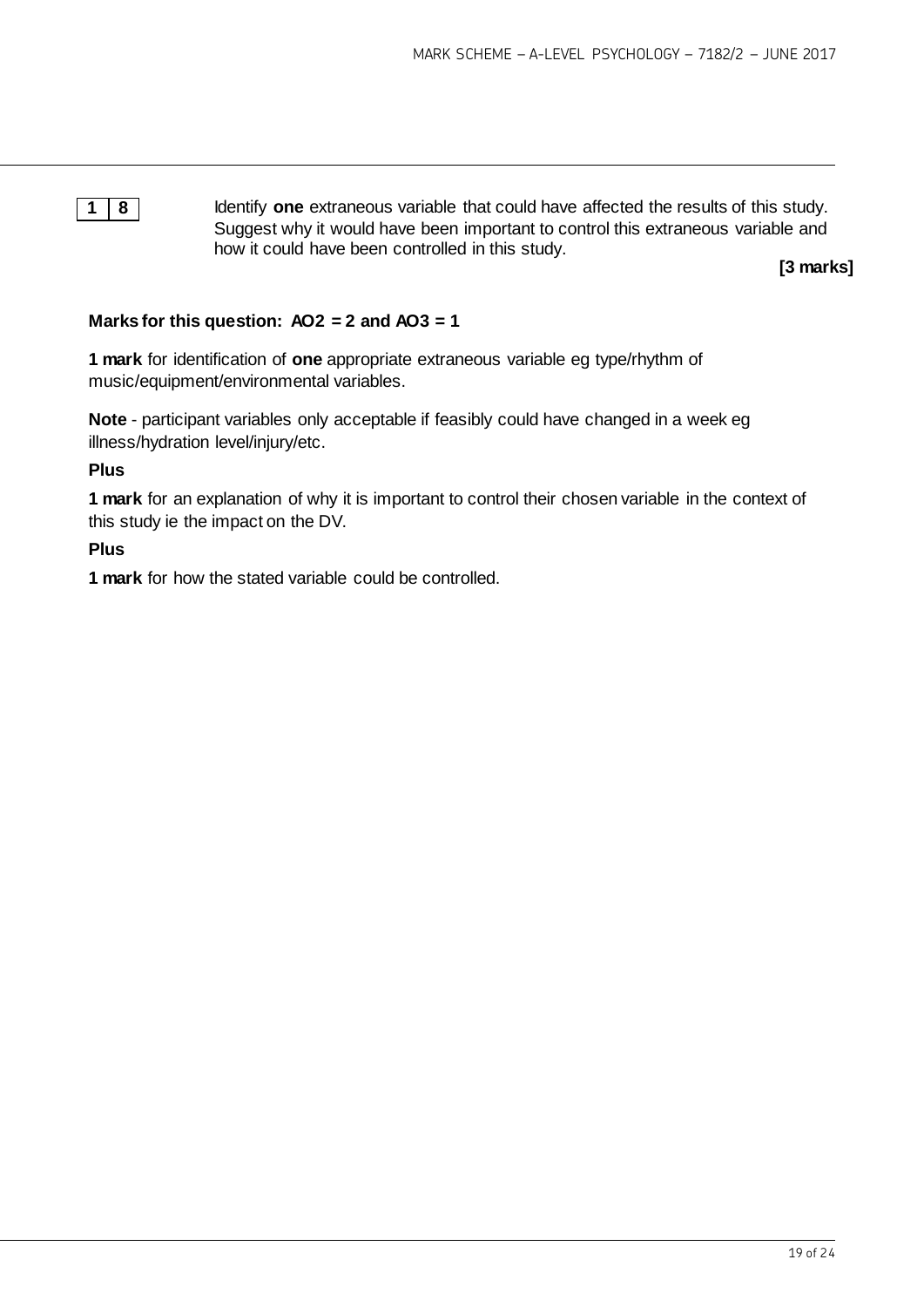**1 9** Describe the process and purposes of peer review.

**[6 marks]**

# **Marks for this question: AO1 = 6**

| Level         | <b>Marks</b> | <b>Description</b>                                                                                                                                                                               |  |  |  |
|---------------|--------------|--------------------------------------------------------------------------------------------------------------------------------------------------------------------------------------------------|--|--|--|
| 3             | $5 - 6$      | Knowledge of the process and purposes of peer review is clear and generally<br>accurate. Specialist terminology is used appropriately.                                                           |  |  |  |
| $\mathcal{P}$ | $3 - 4$      | Some knowledge of the process and/or purposes of peer review but there may<br>be some omissions/lack of clarity. There is some appropriate use of specialist<br>terminology.                     |  |  |  |
|               | $1 - 2$      | Knowledge of the process and/or purposes of peer review is present but there<br>may be serious omissions and/or inaccuracy. Specialist terminology is either<br>missing or inappropriately used. |  |  |  |
|               | 0            | No relevant content                                                                                                                                                                              |  |  |  |

# **Possible content:**

### **Process**

- other psychologists check the research report before deciding whether it could be published<br>• independent scrutiny by other psychologists working in a similar field
- independent scrutiny by other psychologists working in a similar field
- work is considered in terms of its validity, significance and originality
- assessment of the appropriateness of the methods and designs used
- reviewer can accept the manuscript as it is, accept with revisions, suggest the author makes revisions and re-submits or reject without the possibility of re-submission
- editor makes the final decision whether to accept or reject the research report based on the reviewers' comments/recommendations
- research proposals are submitted to panel and assessed for merit.

### **Purposes**

- to ensure quality and relevance of research, eg methodology, data analysis etc
- to ensure accuracy of findings
- to evaluate proposed designs (in terms of aims, quality and value of the research) for research funding.

Credit other relevant material.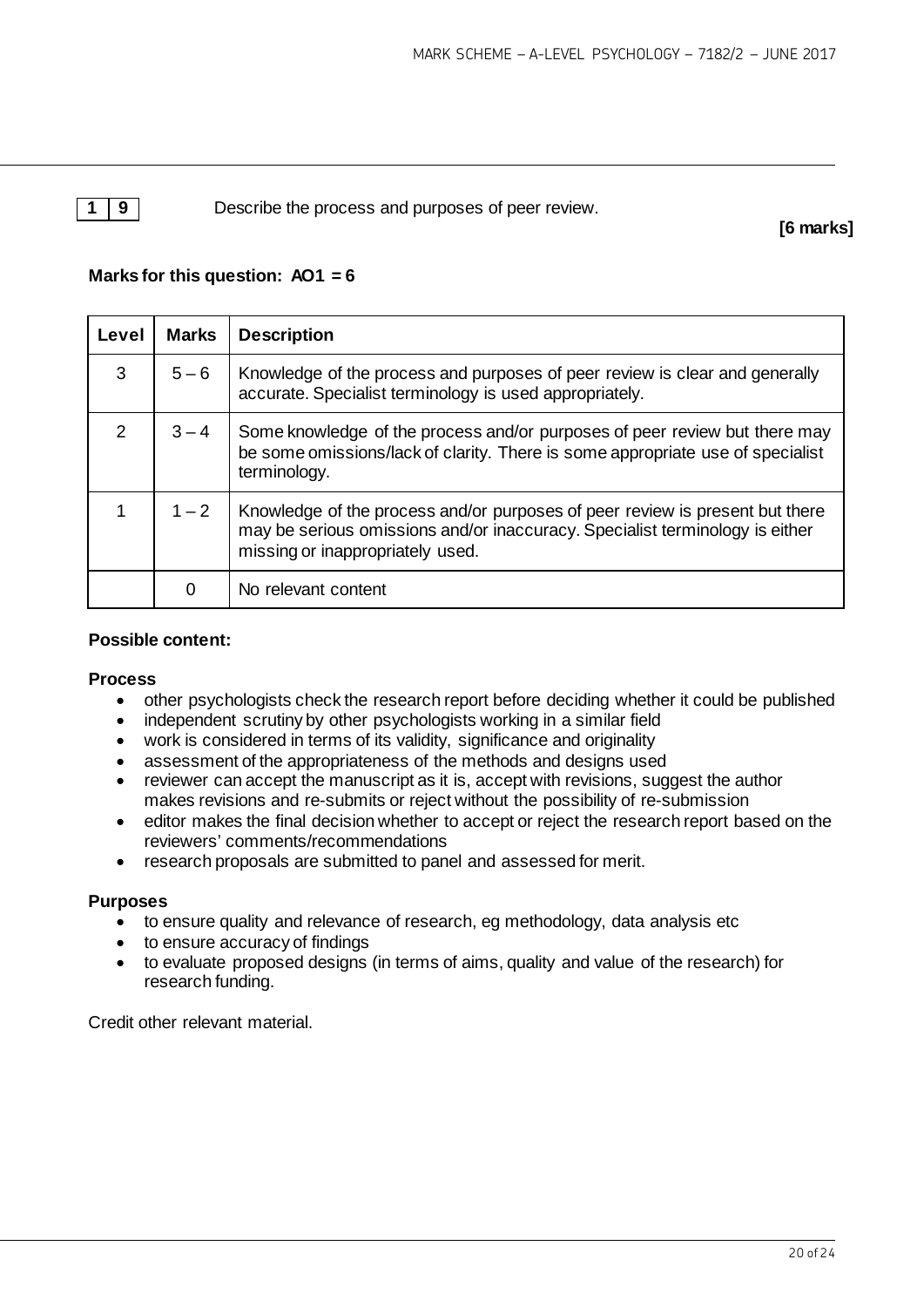**2 0** Explain why it is more appropriate for the psychologist to use an observation than a questionnaire in this case.

**[3 marks]**

# **Marks for this question: AO2 = 3**

**3 marks** for a clear, coherent and fully elaborated explanation **2 marks** for an explanation with some elaboration **1 mark** for a limited or muddled explanation

# **Content**

An observation would be more appropriate because a self-report method like a questionnaire would lead to socially desirable answers/lying/self-delusion/misremembering, so would not reflect what really happens at the gym, so the data would lack validity. (Accept alternative wording.)

Note: responses which are inappropriate for the scenario are not creditworthy.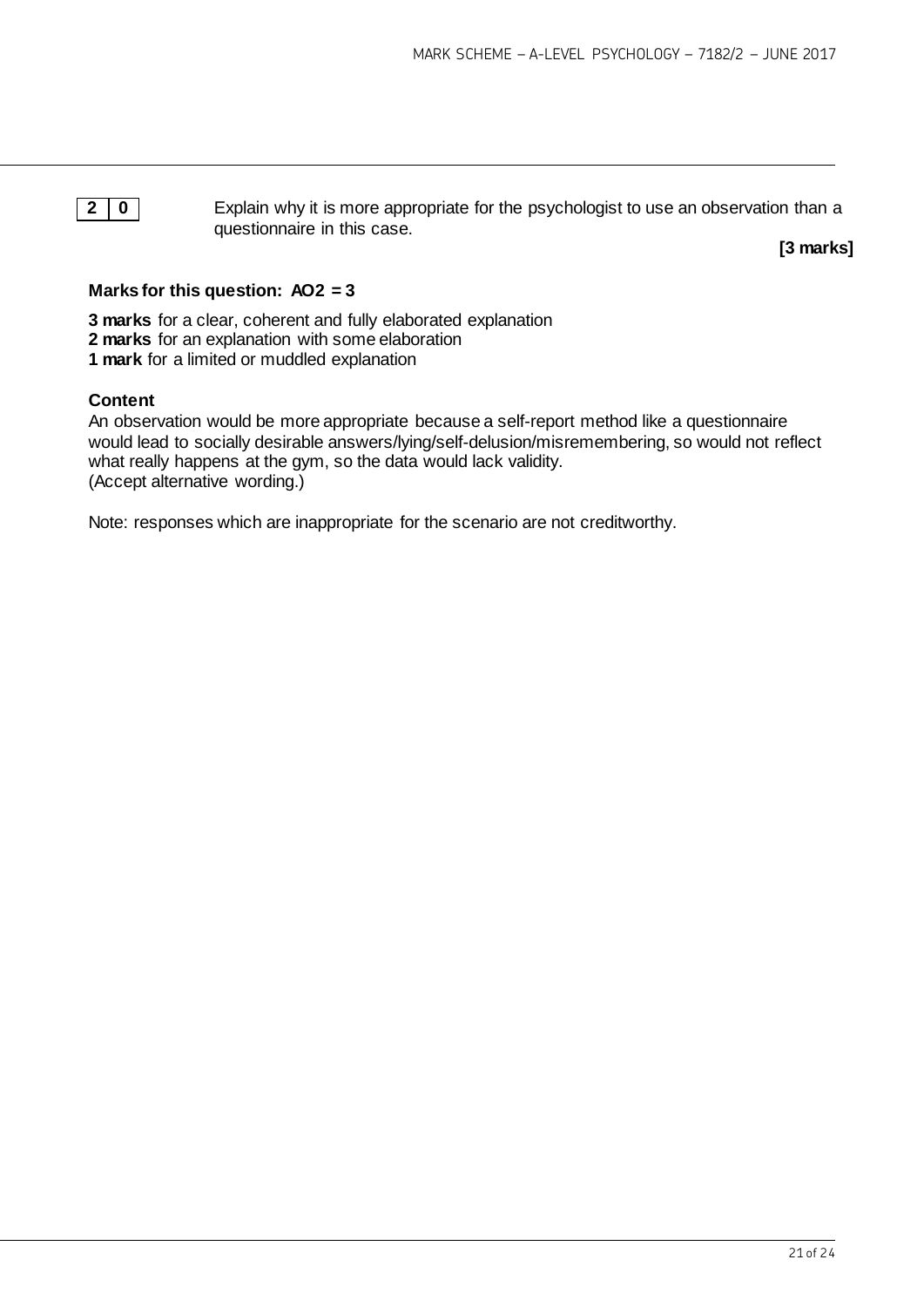**2 1** Design an observational study to investigate how people spend their time at the gym.

In your answer you will be awarded credit for providing appropriate details of:

- type of observation with justification
- operationalised behavioural categories
- use of time and/or event sampling with justification
- how reliability of data collection could be assessed.

**[12 marks]**

# **Marks for this question: AO2 = 6 and AO3 = 6**

| Level | <b>Marks</b> | <b>Description</b>                                                                                                                                                                                                                                                                                                                          |  |
|-------|--------------|---------------------------------------------------------------------------------------------------------------------------------------------------------------------------------------------------------------------------------------------------------------------------------------------------------------------------------------------|--|
| 4     | $10 - 12$    | Suggestions are generally well detailed and practical, showing sound<br>understanding of observational techniques. All four elements are presented<br>appropriately. Justifications are appropriate. The answer is clear and coherent.<br>Specialist terminology is used effectively. Minor detail and/or explanation<br>sometimes lacking. |  |
| 3     | $7 - 9$      | Suggestions are mostly sensible and practical, showing some understanding<br>of observational techniques. At least three elements are presented<br>appropriately. There is some appropriate justification. The answer is mostly<br>clear and well organised. Specialist terminology is mostly used effectively.                             |  |
| 2     | $4 - 6$      | Some suggestions are appropriate but others are impractical or inadequately<br>explained. At least two elements are presented appropriately. Justifications<br>are partial or muddled. The answer lacks clarity, accuracy and organisation on<br>occasions.                                                                                 |  |
| 1     | $1 - 3$      | At least one element is addressed but knowledge of observational techniques<br>is limited. Justifications are absent. The whole answer lacks clarity, has many<br>inaccuracies and is poorly organised.                                                                                                                                     |  |
|       | 0            | No relevant content.                                                                                                                                                                                                                                                                                                                        |  |

Four elements of design to be credited:

- **Type of observation with justification** eg covert or overt, naturalistic, participant or nonparticipant and why
- **Operationalised behavioural categories** detail of at least two specific and observable behaviours to be recorded. This must go beyond the idea of global constructs such as exercising, socialising, use of other facilities
- **Use of time and/or event sampling with justification** recordings can take place at specified time intervals (time sampling) eg every minute or as the behaviour occurs (event sampling) eg number of times interaction occurs with another gym member. The type(s) of sampling must be appropriate for the behaviours chosen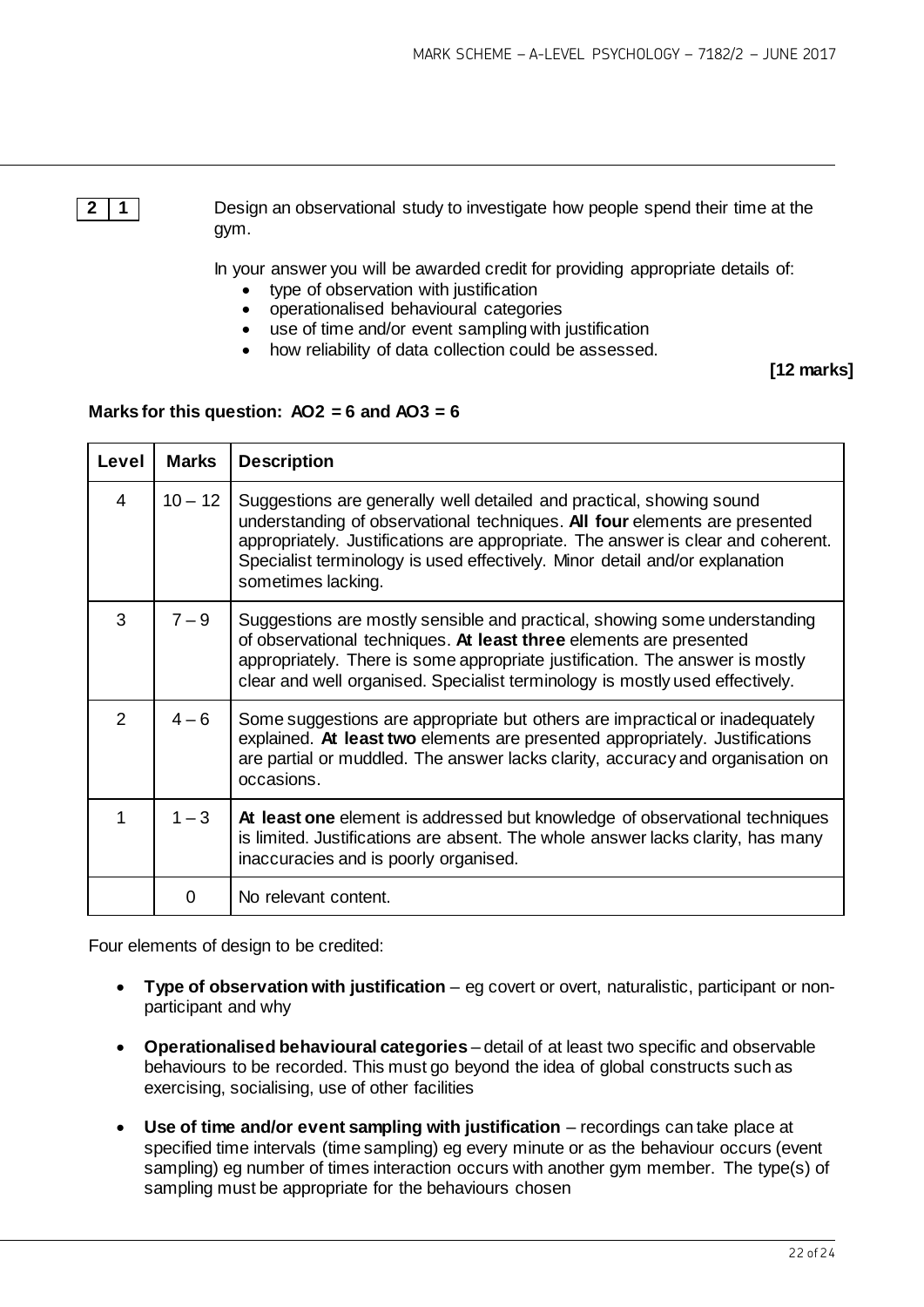• **How reliability of the data collection could be assessed**, inter-observer reliability eg using two observers/raters and comparing separate recordings; statistical comparison (correlation) of data from both observers/raters, intra-observer reliability eg checking video recordings.

Note: test-retest is not creditworthy but repeated observation of a video recording is creditworthy.